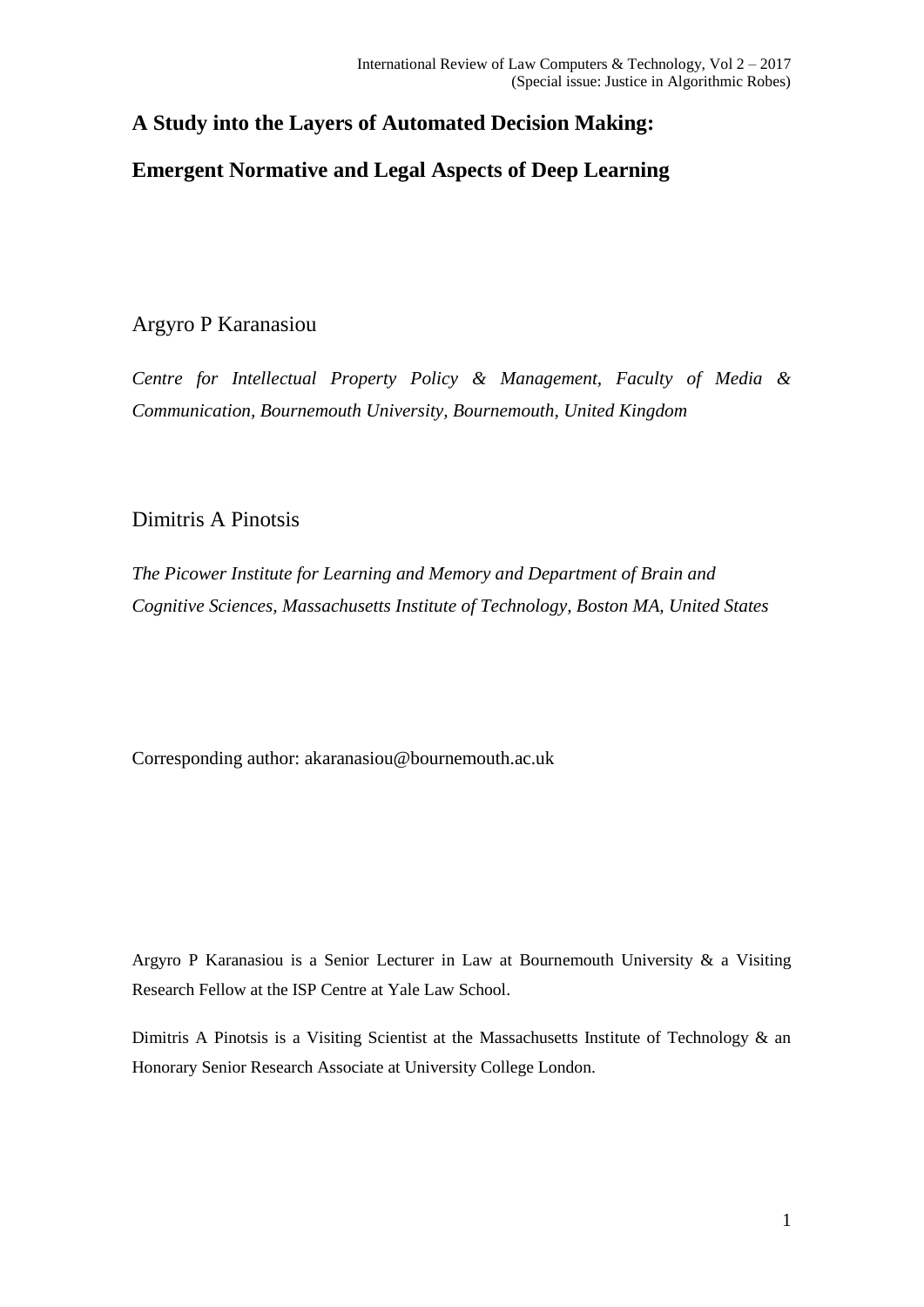# **A Study into the Layers of Automated Decision Making:**

## **Emergent Normative and Legal Aspects of Deep Learning**

The paper dissects the intricacies of Automated Decision Making (ADM) and urges for refining the current legal definition of AI when pinpointing the role of algorithms in the advent of ubiquitous computing, data analytics and deep learning. ADM relies upon a plethora of algorithmic approaches and has already found a wide range of applications in marketing automation, social networks, computational neuroscience, robotics, and other fields. Whilst coming up with a toolkit to measure algorithmic determination in automated/semi-automated tasks might be proven to be a tedious task for the legislator, our main aim here is to explain how a thorough understanding of the layers of ADM could be a first good step towards this direction: AI operates on a formula based on several degrees of automation employed in the interaction between the programmer, the user, and the algorithm; this can take various shapes and thus yield different answers to key issues regarding agency. The paper offers a fresh look at the concept of "Machine Intelligence", which exposes certain vulnerabilities in its current legal interpretation. To highlight this argument, analysis proceeds in two parts: Part 1 strives to provide a taxonomy of the various levels of automation that reflects distinct degrees of Human – Machine interaction and can thus serve as a point of reference for outlining distinct rights and obligations of the programmer and the consumer: driverless cars are used as a case study to explore the several layers of human and machine interaction. These different degrees of automation reflect various levels of complexities in the underlying algorithms, and pose very interesting questions in terms of regulating the algorithms that undertake dynamic driving tasks. Part 2 further discusses the intricate nature of the underlying algorithms and artificial neural networks (ANN) that implement them and considers how one can interpret and utilize observed patterns in acquired data. Finally, the paper explores the scope for user empowerment and data transparency and discusses attendant legal challenges posed by these recent technological developments.

Keywords: machine learning algorithms; ANN; automation; personhood; algorithmic accountability.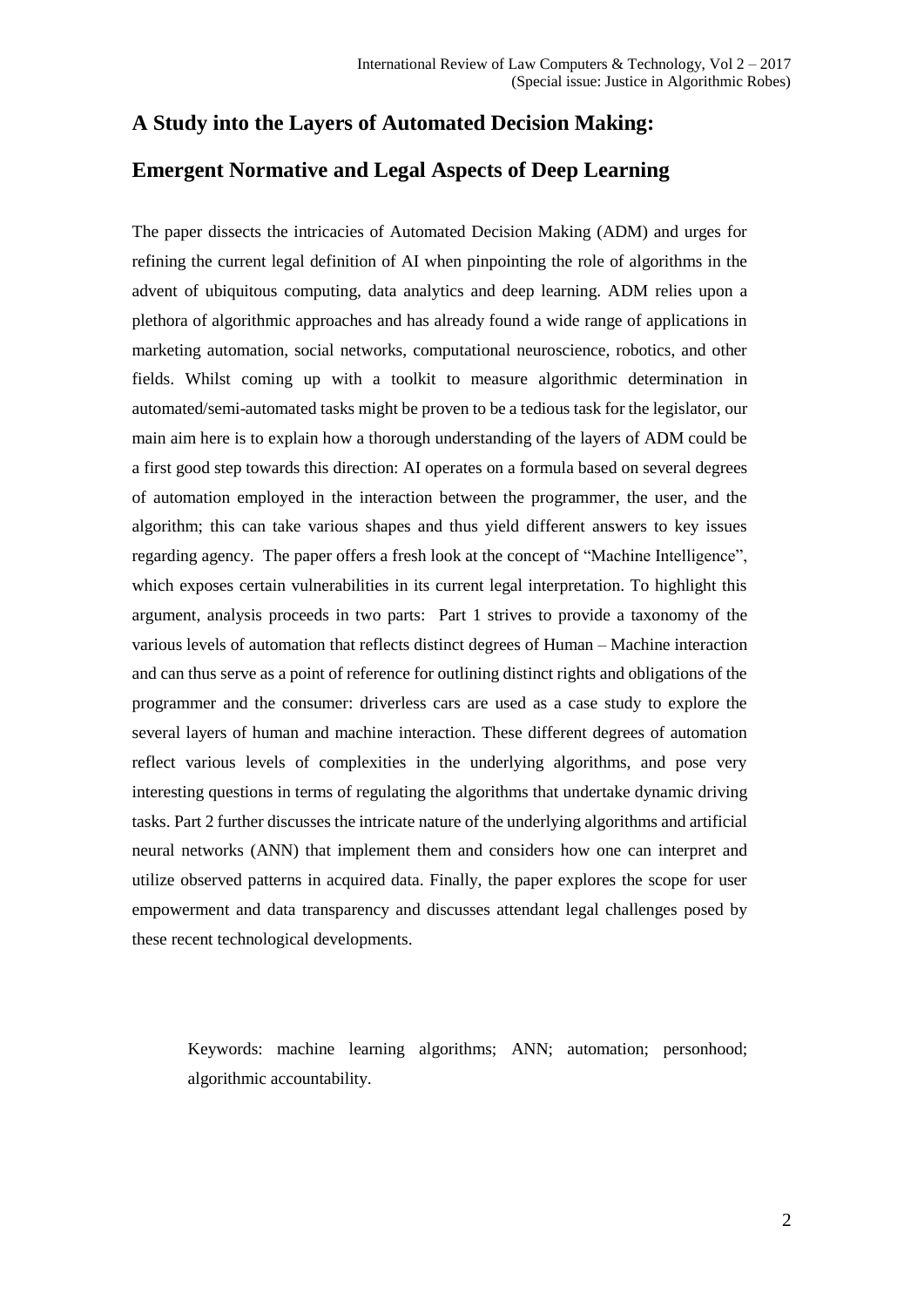"I believe that at the end of the century the use of words and general educated opinion will have altered so much that one will be able to speak of machines thinking without expecting to be contradicted."

― Alan Turing, Computing machinery and intelligence (1950)

### **1. Going Underwater: On Submarines Swimming in Different Strokes**

 In 1973 the Science Research Council (SRC) commissioned Sir James Lighthill, a Professor of Applied Mathematics at Cambridge, to write a report assessing the progress of AI research in the UK. The Lighthill report (SRC 1973) outlined three separate yet intertwined areas within the broad scope of AI research:

- (i) Advanced Automation (namely, specific automated tasks performed by machines such as pattern recognition),
- (ii) Computer Based Research (namely, computational simulations modelling neurophysiological theories) and,
- (iii) Robotics (namely, automatic devices that mimic human functions).

Lighthill's findings, painted a somewhat pessimistic picture of the potential that the new –at the time- field of robotics might have to operate autonomously. Due to the complexity of the tasks such fully automated systems would have to face, human involvement would always be required. Simpler programs "written to perform in highly specialised problem domains, when the programming takes very full account of the results of human experience and human intelligence" might perform well in specific tasks; building an autonomous robot on the other hand, relies on "general-purpose programs seeking to mimic the problem-solving aspects of human CNS activity over a rather wide field."(SRC 1973). Even so, the human element still cannot be fully taken out of the equation. This,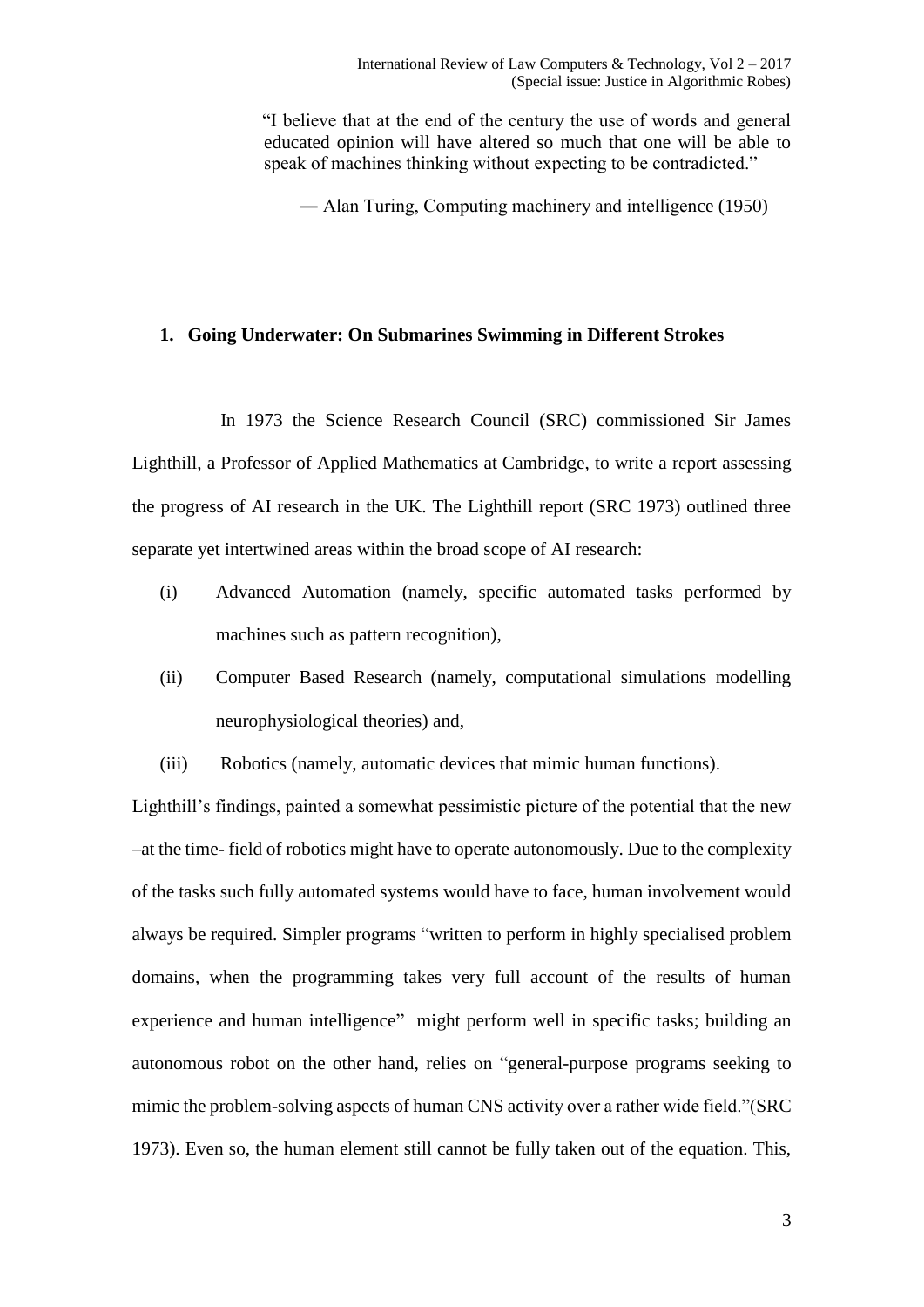Lighthill posits, is due to the fact that the highly sophisticated datasets used in automated systems present the system with a "combinatorial explosion", namely a wealth of possible states of a system. This can only be dealt with resorting to heuristics, "whereby it is the programmer's intelligence that helps the machine deal with the combinatorial explosion". As a result, it would be unrealistic to expect a "highly generalised system that can handle a large knowledge base effectively in a learning or self-organising mode" to be developed in the near future.

Lighthill's ominous predictions have proven to be untrue. Since 1973 great advances have occurred in machine learning research, which has led to a wide range of application in everyday life: Virtual Personal Assistants like Apple's Siri or Microsoft's Cortana, driverless cars and smart thermostats are only a few examples to a rapidly expanding list. An important component of these applications is Automated Decision Making (ADM), that is, the ability of algorithms to provide solutions in tasks with ambiguous outcomes and determine the optimal among a set of possible answers. In light of these developments, this paper attempts to provide an overview of the various layers of algorithmic determinism in automated and semi-automated tasks. Our hope is that this analysis could serve as a useful point of reference for further techno-legal research in autonomous systems.

Fast forward to 2016, Microsoft released an artificial application into the online social sphere: a ChatBot called Tay.ai, which was designed to interact with Twitter users and learn from these interactions. Within 24 hours, Microsoft had to deactivate Tay's Twitter account, due to a large amount of retweets of racism comments on Tay's feed, often including further offensive commentary by the ChatBot (Perez 2016). Although such racial commentary is not unusual online (Williams et al, 2016), the case of Tay is of particular interest given that it provides empirical evidence of advanced forms of AI that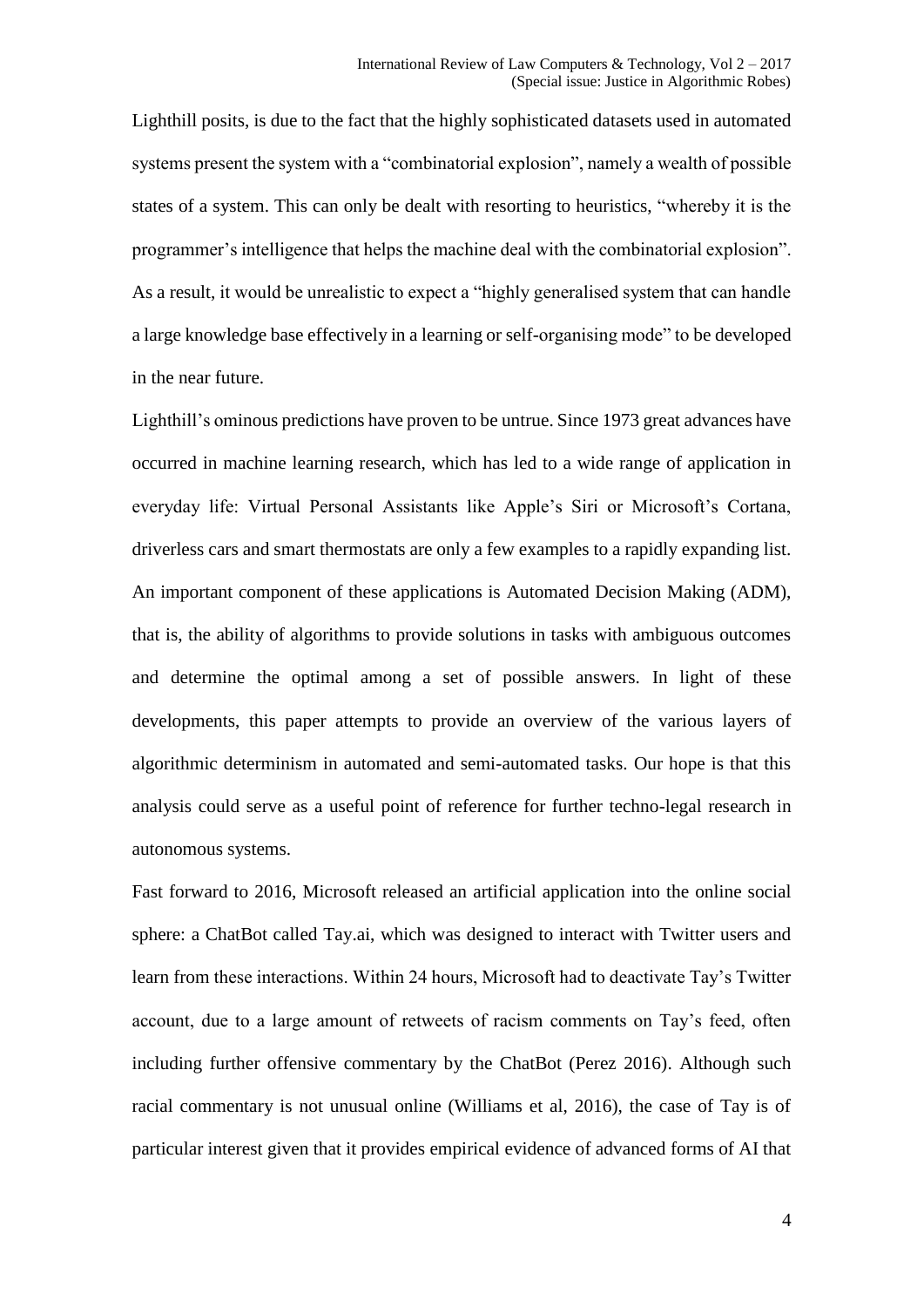is able to mimic human behaviour. This interaction between the machine and the human is an intricate process that includes various degrees of automation. These result from mixing together the user feedback with the algorithm's behaviour.

The question of how *real* and *simulated* intelligence measure up in AI is hardly a new one (for a good overview see Haugeland 1985). Note for example Chomsky's reading of the Alan Turing test (Turing 1950) as an approach that separates the cognitive from the biological elements in order to provide an answer as to whether machines can be perceived by humans as able to think, not different to fooling someone into believing the "submarines can swim" (Chomsky, 1996). This, Chomsky concludes, is a "question of decision, not a question of fact", not different to fooling someone into believing the "submarines can swim".

This interpretation of "*intelligence*" lies at the heart of the argument put forth here: to legally assess Automated Decision Making, one needs to go beyond the realm of biological and cognitive abilities and consider the essence of the concept of "personhood": what defines a person and when is a person autonomous? In other words, the level of autonomy displayed by the agent or the machine will also determine the level of liability, which is currently a puzzling notion for legal scholars addressing AI. To highlight this point, the paper uses driverless cars as a case study and explains how fully automated systems bestow upon us the task to develop our theorizing in order to accommodate artificial agents within legal doctrines. As it will be shown in the remainder of the paper, the matter of "intelligence" in AI is not merely of philosophical nature but its definition is much needed to provide solid grounding for emergent legal issues, such as tortious liability (Chopra & White, 2011). The latter is of course a legal convention, which provides us with a safe tool to address challenging issues in automated systems (i.e. liability in driverless cars) but is not on its own enough to account for the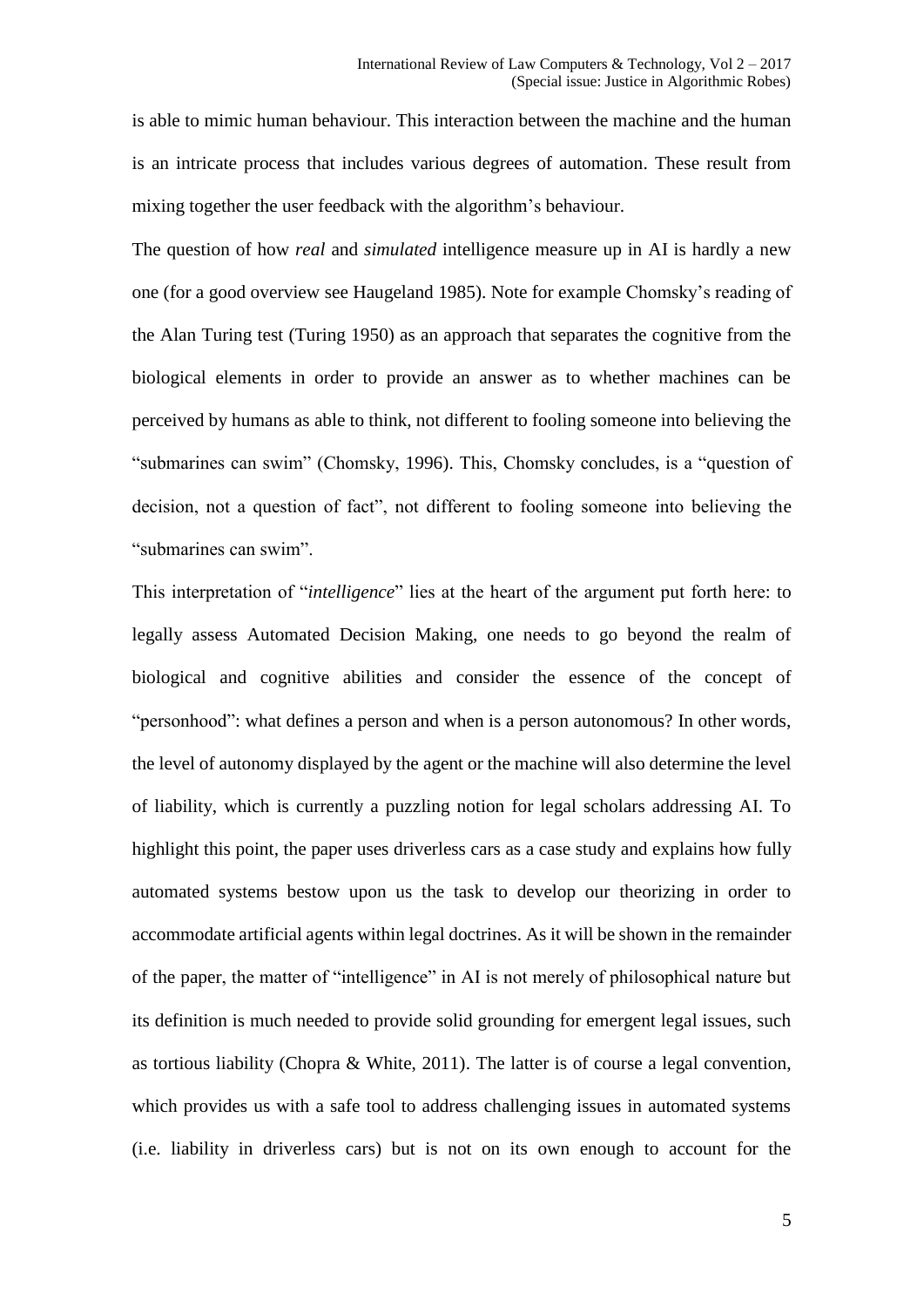reconfiguration of key concepts, such as causation and responsibility. This explains the focal point of this paper, which revolves around the personhood of artificial agents.

Moving away from Chomsky's narrow interpretation of the Turing test, Russell and Norvig (2003) draw an interesting distinction between an artefact's behaviour and an artefacts pedigree: "we can conclude that in some cases, the behaviour of an artefact is important, while in others it is the artefact's pedigree that matters. Which one is important in which case seems to be a matter of convention. But for artificial minds, there is no convention."

To elucidate such intricacies, the following section provides an overview of ADM and its mechanics, namely some related machine learning algorithms and the current trend towards deep learning.

# **2. A Contextual Analysis of Emergent Normative and Legal aspects in Automated Systems: The Intricacies of Machine Learning Algorithms**

The aim of this section is to first establish an understanding of the technical context, within which ADM occurs. This will not only allow us to explain better how a definition of "intelligence" in AI is somewhat elusive but it will also provide a solid methodological grounding, given that the approach taken here is a techno-legal overview of automated systems. Recent advances in machine learning and computational complexity theory have been further boosted by the ability to collect, manipulate and store vast amounts of data. ADM is a natural product of these exciting developments and has found a wide range of applications in seemingly unrelated fields like marketing automation, social networks, computational neuroscience, robotics, banking, transportation and others.

Machine learning algorithms often employ artificial neural networks (ANNs). This means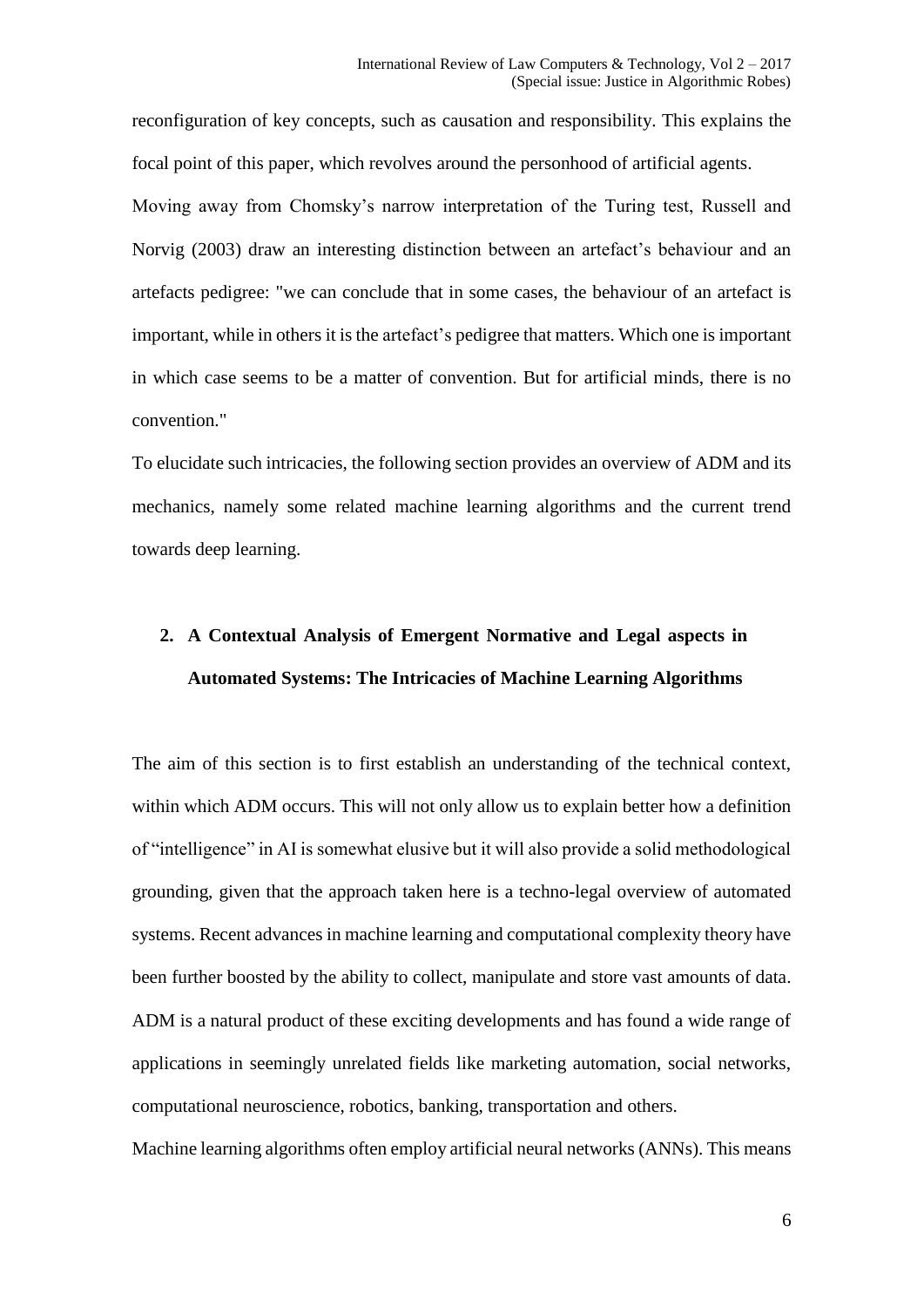that the computational units these algorithms use to perform intelligent functions resemble biological networks and neurons. ANNs take advantage of powerful algorithms that are trained using large datasets available in many industries (image databases, security or healthcare records, traffic or consumer behaviour data, online platform analytics, etc.) so that they can correctly decide upon suitable actions when new data are presented to them in a similar way to what a human agent would do; for example to recognise faces or operate driverless cars. The purpose of ADM is to be able to act without the need of human intervention. They are be able to deal with novel conditions, that is take the right decision even when the dataset presented to them is different from the one they have been trained on, e.g. a driverless car should be able to navigate in a road it has not had access before.

How do ANN algorithms learn to perform complicated tasks efficiently? Put simply, the answer lies in exploiting both increased computational power and vast amounts of data already collected. This data is used by the programmer to train the algorithm. Technically, training is often done in one of the following three ways: supervised, unsupervised or reinforcement learning, see e.g. (Mohri et al., 2012). These are technical terms that relate to the details of the training process and are distinct from potential interactions with the user after the algorithm is passed on to her in e.g. human-in-the-loop and similar applications.

Supervised learning (SL) occurs when during training the algorithm is fed with both an input and the correct decision (output). For example, when the algorithm has to distinguish between faces and objects in a scene, the input would be an image and the output a class index, e.g. 1 for faces and 2 for objects. The algorithm is then given pairs of images and class indices that are used to fine tune its parameters. The algorithm has to find the correct class index when – after learning- it is presented with a new image that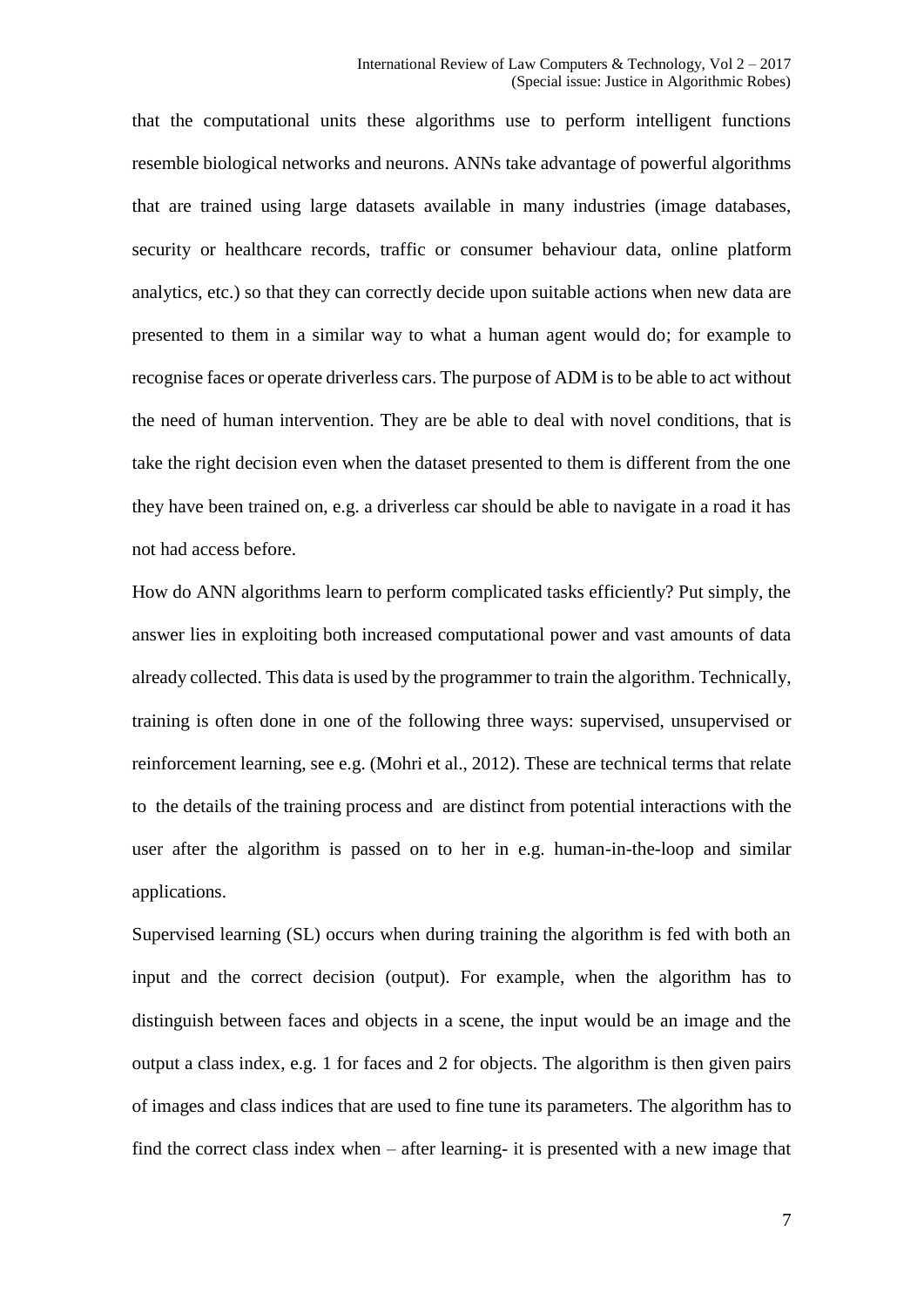may or may not contain a face (Nakajima et al, 2000).

Unsupervised learning (UL) is quite similar conceptually. Using the above simple example, the difference is that the algorithm would have to guess whether the image contains a face or not without being explicitly given the corresponding indices during the training process (Kumar et al., 2010). Of course, when designed, the algorithm is fed with some information about the task, e.g. it would know it should decide between two possible alternatives, however it is not given which images contain faces and which do not, it has to discover these differences based on certain features that the images might contain, e.g. eyes, nose and mouth at close proximity in all images that contain faces. In a more difficult scenario, the algorithm might even have to decide how many classes or categories there might be in the data, something that might lead to it over- or underestimating this number. In such clustering or classification tasks the algorithm puts together points that are related in some conceptual space. Of course, the dimensions of this space (which features should be selected) are crucial for making the algorithm efficient and are chosen by the programmer in the design stage. This is important as it might introduce a bias in the output of the decision process: depending on what features the programmer chooses to be important, the algorithm might take different decisions. We call this the "bias" introduced by the programmer to the ADM algorithm. The reader should keep this term in mind as we will come back to it in section 4.2 below. Bias is not only an issue in unsupervised learning but also in other machine learning approaches like Reinforcement Learning to which we now turn:

Reinforcement learning (RL) is slightly more complicated: it decouples actions from rewards and the algorithm aims not at taking the "right" action (decision), but maximizing the reward it receives (Sutton and Barto, 1998). This is merely a technical distinction that renders the description of the relevant algorithms slightly more complicated – for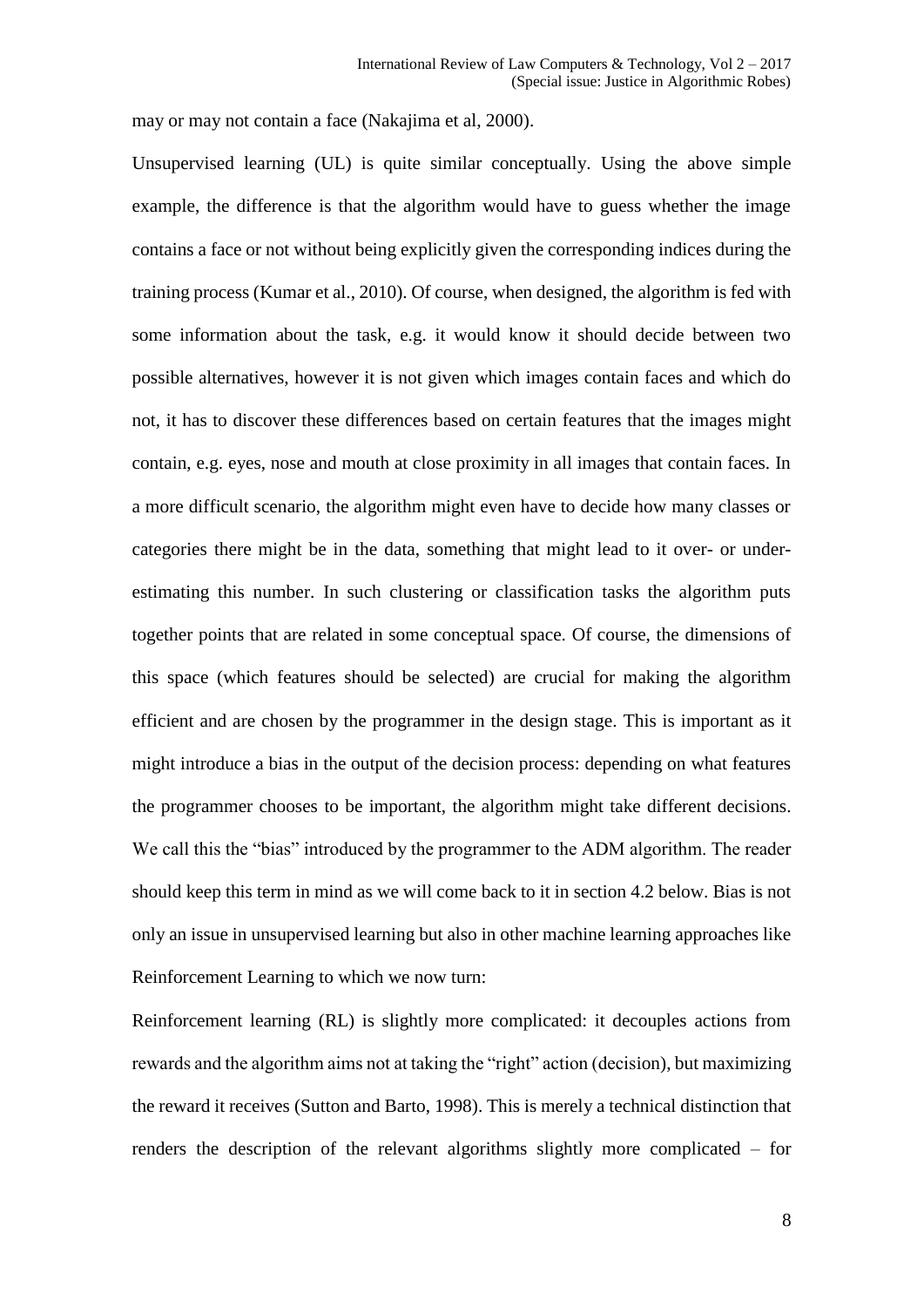example, the algorithm might have to take several actions one after the other to maximize an end goal (reward). Interestingly, this decoupling speaks to the ability of the algorithm to take sequential decisions that are related to each other and think ahead in time; for example, the DeepMind algorithm that plays the Atari game Breakout should find a balance between the time it spends at each location firing and the speed it moves if it wants to accumulate sufficient reward (high score) and successfully proceed to the next level (Mnih et al., 2015). Furthermore, this balance might change in time or as the level of the game advances. Contrary to the other two approaches, the emphasis in RL is in combining several decisions (or actions) to get the most benefit out of them. In other words, reward is a complicated function of two or more decisions that might be unknown even to the programmer, let alone the user herself.

RL is today considered to be a promising avenue for building intelligent algorithms that can adapt to different environments and even tasks; an important limitation in older machine learning approaches was the lack of flexibility: e.g. an algorithm might learn to play chess at master level but would be unable to play checkers, which for most human players that know the rules chess would be easy to pick up. This is why algorithms are often trained to perform within a limited set of conditions and cannot succeed when rules changes, even slightly. In a paper published last year, DeepMind researchers showed that the same algorithm could perform well in several Atari games without being trained in each one individually (Minh et al., 2015) Essentially, the algorithm learns different mappings between actions and rewards online and is able to flexibly maximize the benefit it receives when the environment (game) changes.

All three learning approaches have a long history in machine learning, however recent successes like the DeepMind algorithm for playing Atari games discussed above followed technical advances sometimes referred to collectively as Deep Learning (DL). For

9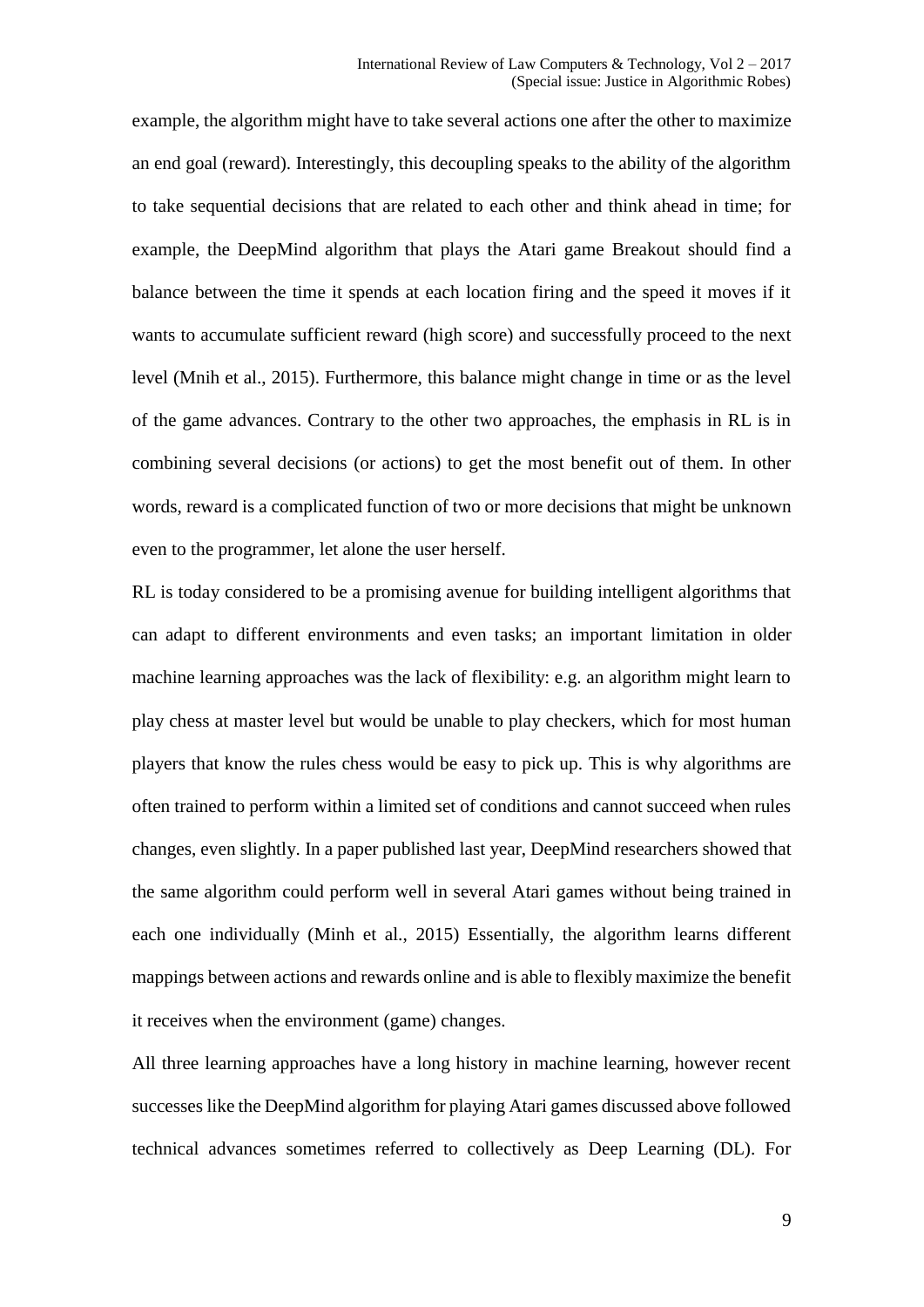example, the DeepMind work uses Deep-Q Learning which is a combination of RL and DL (Van Hasselt et al., 2015). Roughly speaking, the term "Deep" here refers to increasing the power (and complexity) of an algorithm by taking its basic constituent parts and using them recursively, that is feeding the output of one part to the other. Crucially, each part uses a similar learning process, however only after combining all parts together is the system (building a deep architecture) able to perform well. If the architecture of the algorithm is changed, e.g. a smaller number of constituent parts are used, then the algorithm might not be able to take the right decision of find the action that maximise its reward.

Architectural details like e.g. the exact number of parts (layers) in the system or how "big" each part should be in terms of how many computational units should be used are often found by experience. This is in contrast with older approaches and rule-based simulations where the algorithms were implemented in much smaller computer infrastructures and the role of different computational elements involved was more transparent. Interestingly, it might not be a principled explanation as to why certain deep (extended) architectures work and others don't something often referred to as the deep algorithms being somehow "opaque". This idea has its roots in neuroscience where a succession of brain areas  $-e.g.$  the ventral system- plays a similar role to a deep network architecture. In this setting, certain brain areas situated away from sensory regions light up and respond to different stimuli e.g. some areas respond to faces and others to objects. This means that these areas are sensitive to the category of the visual stimuli and can distinguish between categories. Crucially, earlier (visual) areas would respond to anything placed in the visual field regardless of its category. However, only higher areas that receive input from several upstream regions are able to distinguish between different categories of visual stimuli. In brief, the brain decides about the category of the stimulus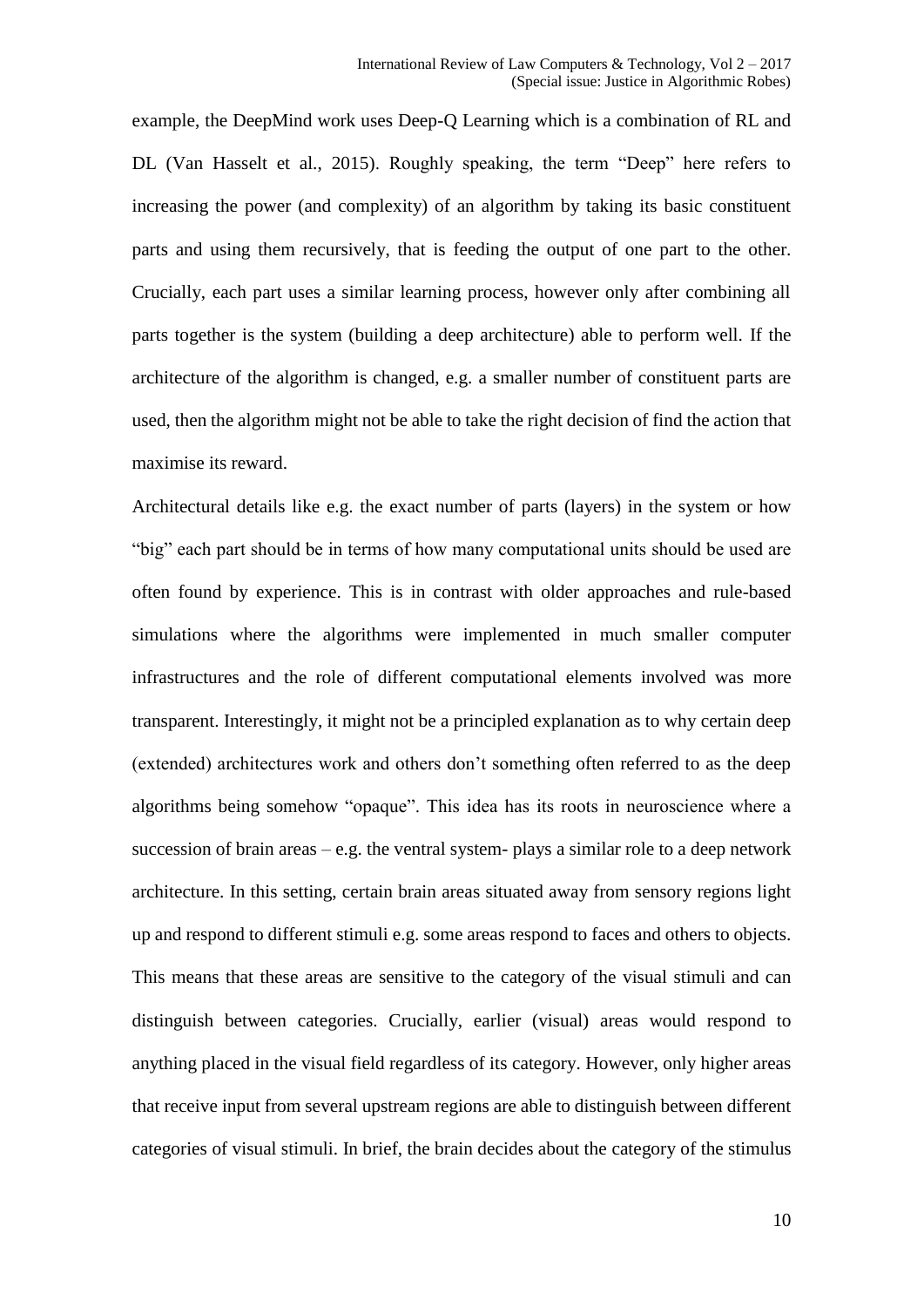by combining signals from several areas that interact in a large network. Similarly, it is only after the programmer endows its algorithm with several parts and builds a "deep" hierarchical architecture that the algorithm can distinguish between classes of visual stimuli.

So what have we lost by making the algorithm deep? Maybe we have found a way to replace humans with intelligent agents that can perform well and take the right decisions; however, we cannot claim that the algorithm really understands or interprets its input the way a human would do. This poses an interesting challenge for law, and in particular regarding the concept of "agency", as deep algorithms have the ability to *act* upon their input, e. g. take a decision. In this case, the definition of "act" is *stretched* beyond the narrow confinements of conventional legal formalism; algorithms do not serve as mere tools but are able to take well informed decisions under little or no supervision at all.

Most importantly, there exists an additional dimension that further muddles the waters for legally assessing ADM: what is the scope for the user's involvement in the decision process? Given the complexity in the process of decision making, a clear understanding of the interactions between the machine and the human agent is necessary not only for attributing responsibility for the outcome of the decision met but further to explore the causality, intent and risk assessment. Take for example the law of negligence, a tort introduced partly in response to the problems of agency: direct liability would only apply in supervised systems, whereas indirect liability under the doctrine of *respondeat superior* would require a certain level of foreseeability, namely "normalised expectations for the technical capacities of computer action" (Teubner, 2007).

In applications that require a human-in-the-loop like Brain Computer Interface (BCI), assisted Decision Making and Health Informatics the user already plays an active role in this process. In such cases, the user acts supplementary to the algorithm and interacts with

11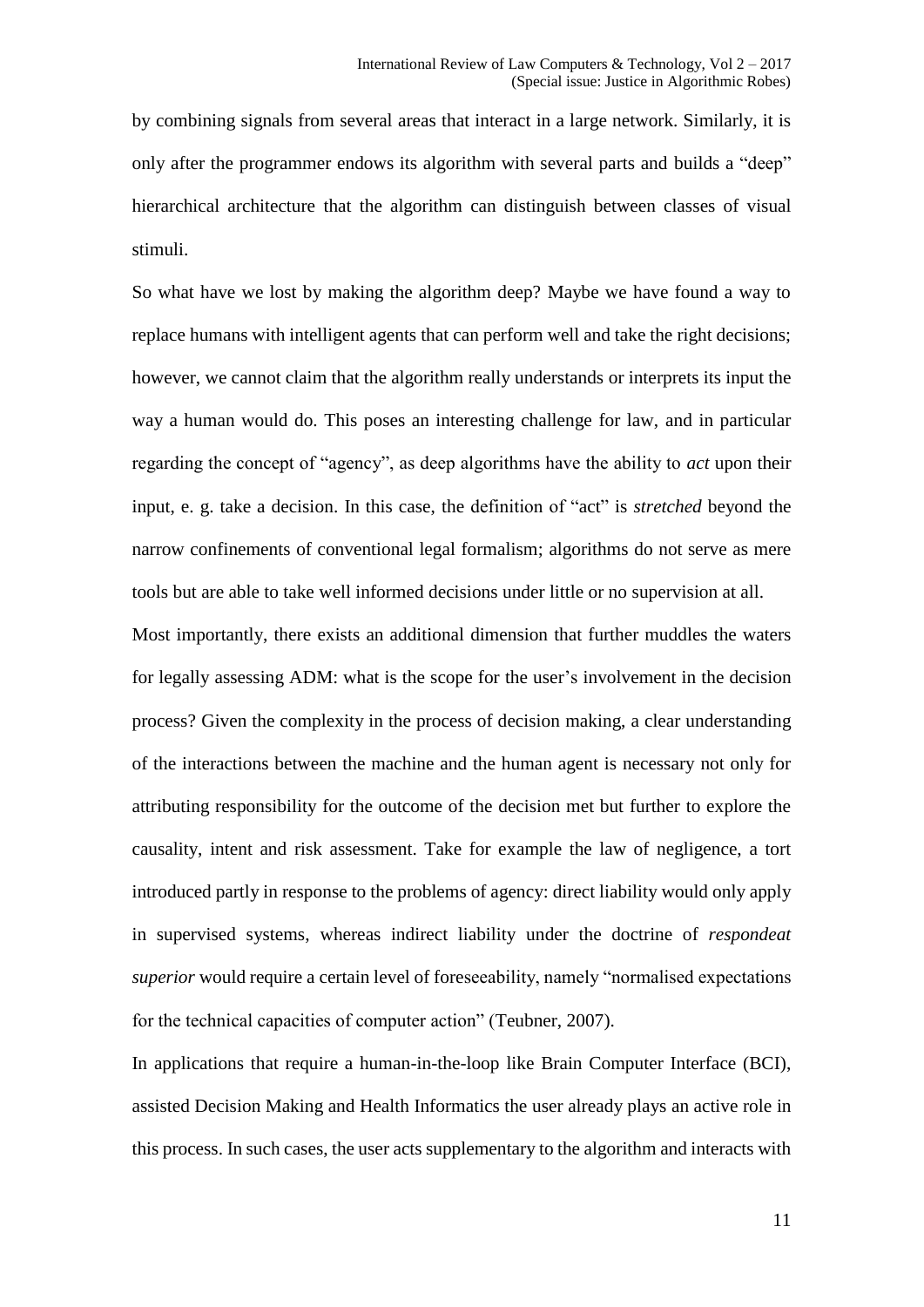it. This leads to increased performance and efficiency of the algorithm and good performance even in situations of high uncertainty or increased risk. What makes humanin-the-loop algorithms different to autonomous systems is not the way training is carried out but the possibility of human intervention at intermediate stages of the training process. The human intervenes to enhance the algorithm's performance by bringing in knowledge the algorithm has no access to. Intermediate training follows the general procedures we have described above but the user has a decisive role in selecting new training datasets that have been pre-processed by her, e.g. throw irrelevant parts away or intervene at intermediate stages to assess the quality of results produced and guide the algorithm accordingly. For example, in (Awasthi et al.,2015) an algorithm used limited supervision to cluster data in a certain number of groups with the help of the user who at each stage told the algorithm whether it should split or merge some of it .

Thus far we have discussed the technical details underlying machine learning algorithms used in ADM. These summarise what we earlier called the artefact's pedigree. In the following section, we focus on the artefact's behaviour and use driverless cars as a case study to explore the various levels of automation: this allows us to gain a better understanding of various degrees of human-machine interaction, which will serve as a reference point for the remainder of the paper and shall aid us in our quest to understand the balance between the algorithm's inner workings – that are often opaque – and human intervention.

#### **3. A Taxonomy of Automation Layers: Driverless Cars as a Case Study**

The prospect of fully autonomous vehicles "designed to be capable of safely competing journeys without the need for a driver" (Department for Transport Code of Practise) has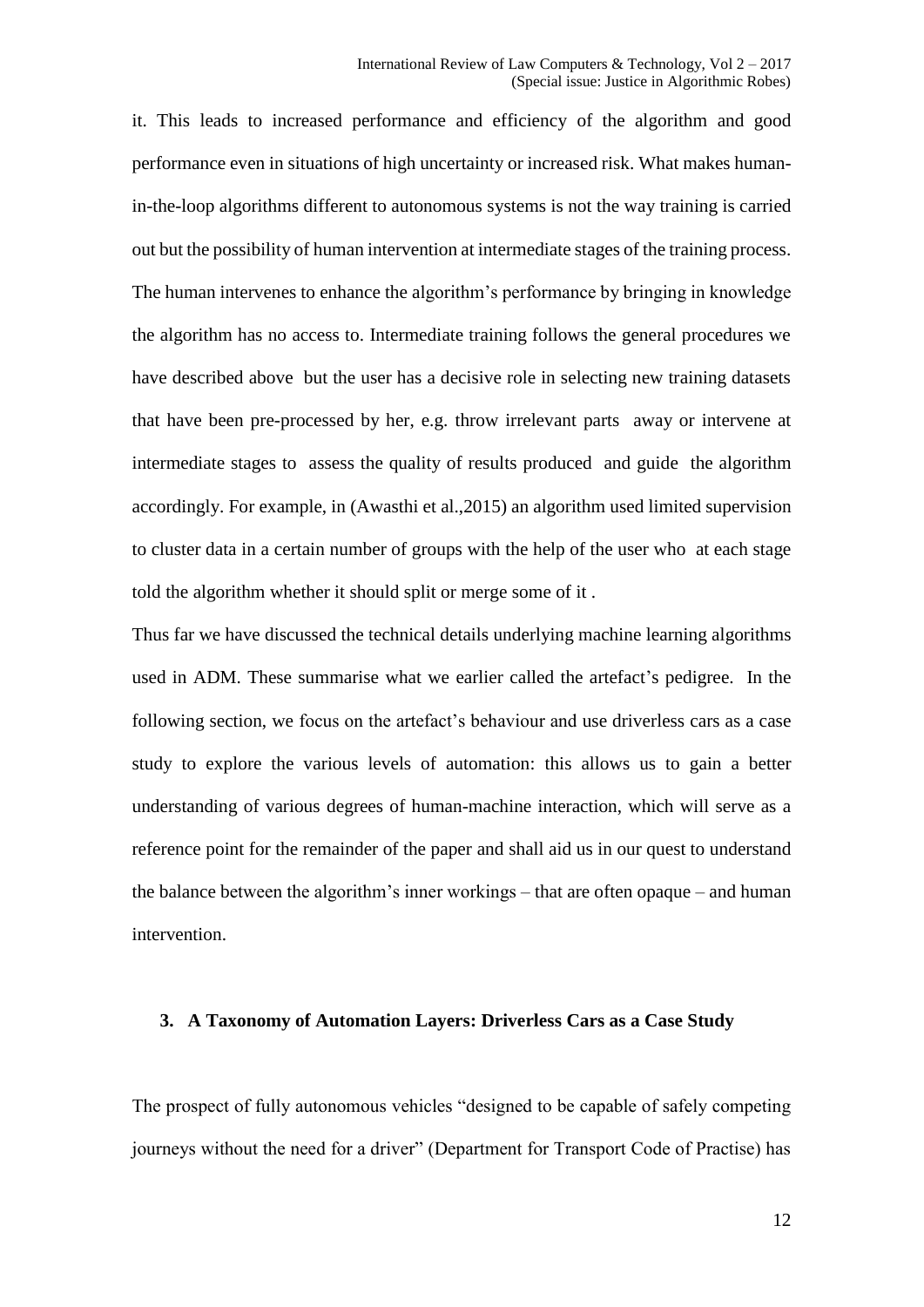certainly gained momentum in the past few years: Google Chauffeur software currently tested in autonomous vehicles in California, Rio Tinto's autonomous haulage systems operating since 2008 in Australia or Volvo's pioneering programme "Drive me" expected to release autonomous vehicles to customers in Gothenburg by 2017 are a few indicative cases of the great potential automated systems have shown in the transport industry (Atkins 2015). This however is far from removing drivers completely "off the loop", although many manufacturers have already introduced semi-automated vehicles with driving assistance features, such as controlling the brake, throttle and steering, supporting active lane-keeping or using sensors to deliver full speed adaptive cruise control (KPMG 2013).

It is thus apparent that automated systems, such as autonomous vehicles, operate on several different degrees of automation, according to how much control is yielded to the driver. In other words, the novel element here is not automation *per se* but the variety of degrees of interaction between the man and the machine. Take for example the case study of driverless cars explored here: automated driving is not really a striking fact nowadays; the auto-mobile started replacing the horse-drawn carriages in the turn of the  $20<sup>th</sup>$  century. The initial scepticism towards the new risks posed by the technological advances was followed by gradual adoption of the new means of transport, mainly due to the codification of automated driving in law. As Moris (2007) notes "In the 1890s improvements in the internal combustion engine, legal and political developments which severely restricted the power of cities to regulate the types of traffic on their streets (won by bicycle advocates), the [aforementioned] invention of traffic rules, and smooth new asphalt street surfaces paved the way for the private automobile. Enticed by high speeds, point-to-point travel and the flexibility to roam across the urban landscape, the public adopted the new innovation in droves". Transport related legal issues, mainly liability,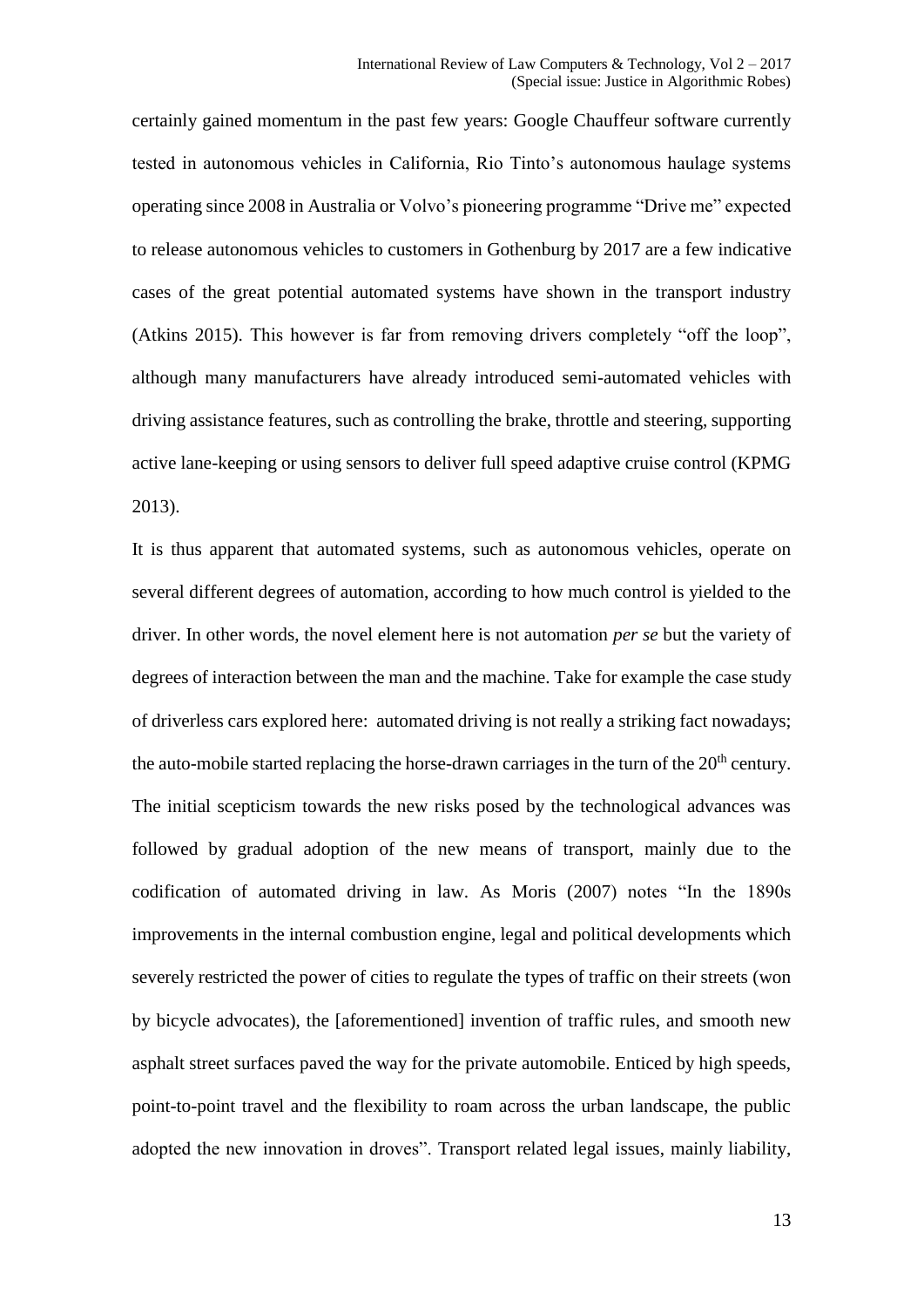have been dealt with a dynamic body of regulations at a national and international level, which have taken an anthropocentric view: assumption of risk, bad judgement, and reasonable foreseeability, are a few grounds upon which causality can be established. At the same time, they all have one common point of departure: human error as a sine qua non of the decision making process.

The elimination of human error is however also one of the key elements behind selfdriving cars. A 2008 NHTSA report attributes 40% of collisions to "recognition errors", caused by distractions, and 35% to "decision errors", such as speeding. It is thus expected that removing the human element from driving will enhance road safety (NHTSA, 2008). Recent progress in computer vision like the use of massively parallel graphic processing units and deep learning algorithms have led to a revolution in the field of driverless cars. The quest for self-driving vehicles was initiated with DARPA's Grand Challenges: this was a competition among such vehicles where external operators were allowed to intervene in the vehicles' route to minimize risk and ensure safety (e.g. by stopping and restarting the vehicles). Since then, several milestones have been reached and fully autonomous driving has become a reality (Urmson et al., 2008; Levinson et al., 2011; 2014; Wei et al., 2013). Of course, due to the complexity and breadth of possible driving conditions, achieving fully autonomous cars that have sufficient training so that they are able to perform well in any situation is far from solved (despite using huge training datasets, that include millions of highway and road images etc.). However, extending basic computer vision algorithms to the level of replacing human agents is now considered viable and several reports of self-driving cars have appeared in the media, e.g. (Rosen, R.,2012; Hull,L., 2013).

Thus, it is not the technology or the externalities it unavoidably creates that hinder our legal understanding of automated decision making. What is challenging for legal minds,

14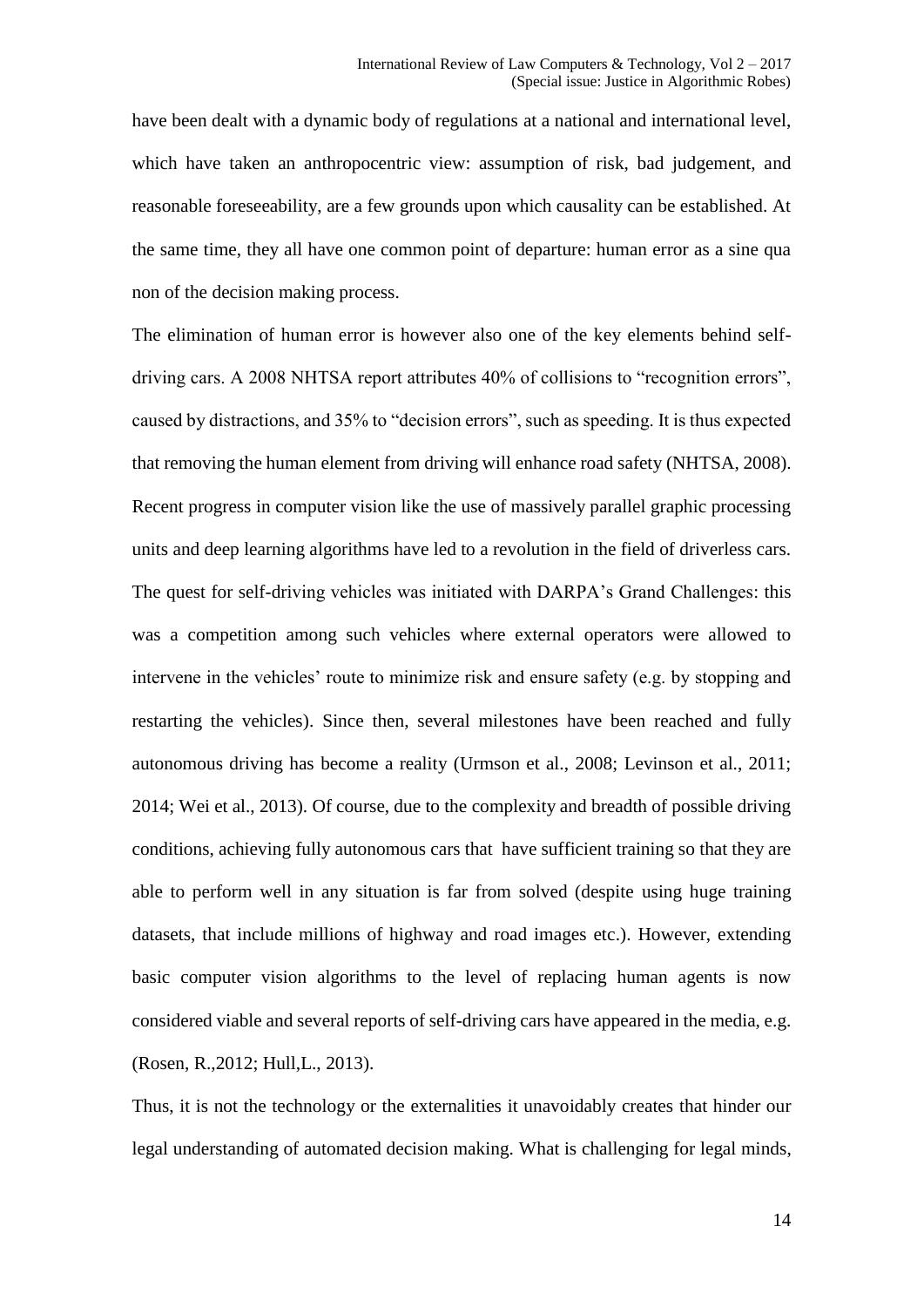is an unprecedented variety of interfaces and levels of interaction between the human and a machine learning algorithm. To put it differently, to fully assess these algorithms one will have to perceive to what extent the human element (directly by human-in-the-loop interventions or indirectly at the design stage) is present in the "intelligence" demonstrated by the algorithm. As noted in section 2 above, it is imperative that a basic taxonomy for ADM is adopted prior to any legal evaluation to enhance our understanding of how each "automated" task involves constant shifts of roles from executing to merely supervising (Sheridan 1970).

The study of these interactions has given rise to many theories discussing ontological and deontological approaches regarding automated functions and the degree of human involvement (Fitts 1951). As a result, many taxonomies of various degrees of automation have been suggested in a quest to localise informational control in the human or automaton domain: Sheridan and Verplank's ten degrees of automation (1978) are probably the most widely adopted theory that describes variations of control from human to collaborative and to fully automated, Endsley and Kaber's theory (1999) emphasizes on supported, blended or automated decision making, whereas Riley's taxonomy (1989) uses a mixed assessment based on various levels of autonomy that intersect with different degrees of intelligence. These theories have provided the ground for authorities such as the NHTSA or the Society of Automobile Engineers (SAE, see figure 1) to identify 5 levels of automation in computer assisted driving:

- (i) No-Automation (Level 0), i.e. the system automatically assists the driver to regain lost control of the vehicle.
- (ii) Function-specific Automation (Level 1), i.e. the system controls one function.
- (iii) Combined Function Automation (Level 2), i.e. the system controls at least two functions.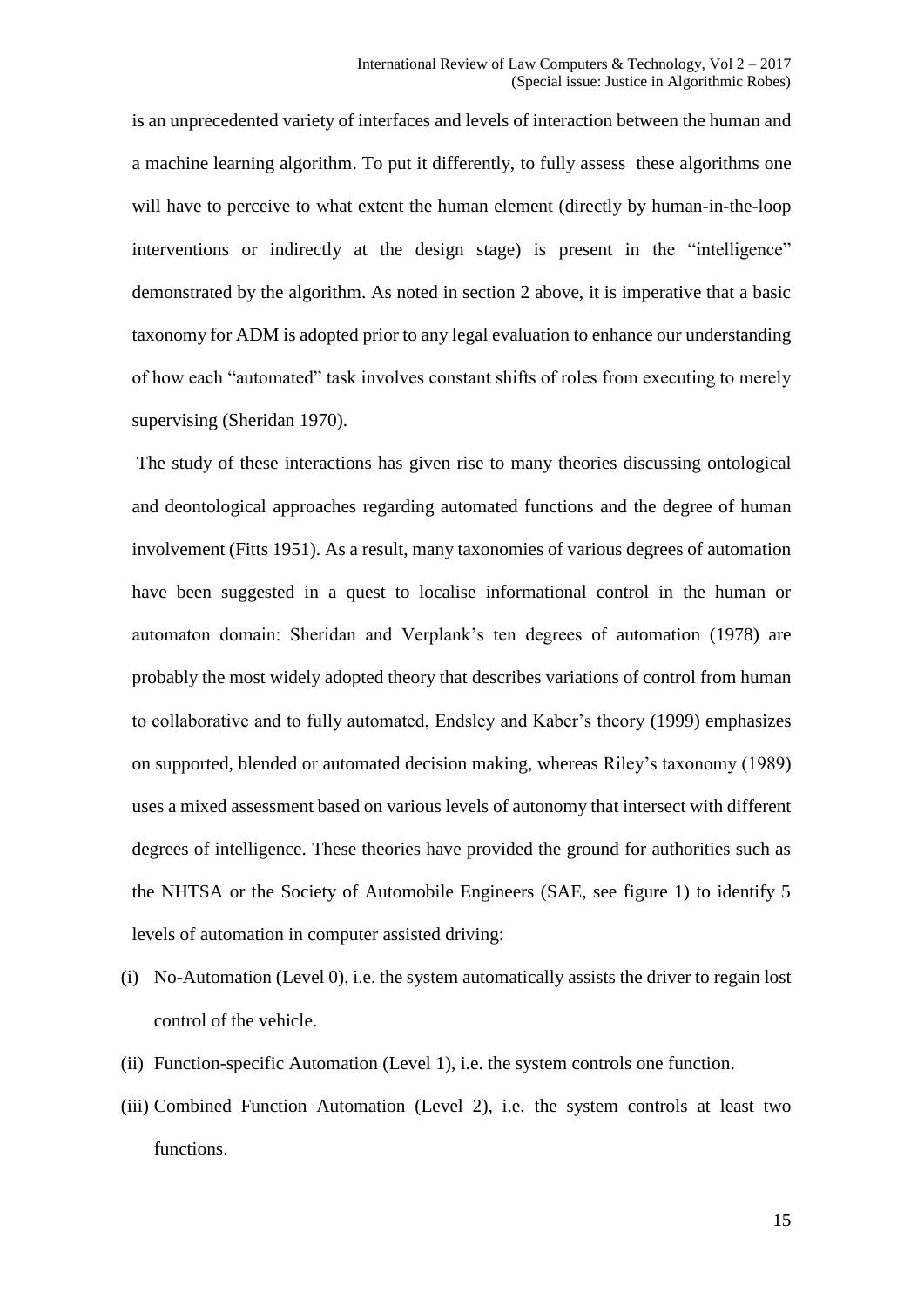- (iv) Limited Self-Driving Automation (Level 3), i.e. the driver cedes full control under specific conditions,
- (v) Full Self-Driving Automation (Level 4), i.e. the driver is not expected to become involved throughout the duration of the trip.

| <b>Level</b>                                                         | <b>Name</b>                             | <b>Narrative definition</b>                                                                                                                                                                                                                                                                   | <b>Execution of</b><br>acceleration/<br>deceleration | steering and Monitoring of<br>drivina<br>environment | <b>Fallback</b><br>performance<br>of dynamic<br>driving task | <b>System</b><br>capability<br><b>(driving</b><br>modes) | BASI<br>Ievel              | NHTSA<br>Isvel          |
|----------------------------------------------------------------------|-----------------------------------------|-----------------------------------------------------------------------------------------------------------------------------------------------------------------------------------------------------------------------------------------------------------------------------------------------|------------------------------------------------------|------------------------------------------------------|--------------------------------------------------------------|----------------------------------------------------------|----------------------------|-------------------------|
| Human driver monitors the driving environment                        |                                         |                                                                                                                                                                                                                                                                                               |                                                      |                                                      |                                                              |                                                          |                            |                         |
| $\mathbf{0}$                                                         | No<br><b>Automation</b>                 | the full-time performance by the human driver of all aspects of the dynamic driving task,<br>even when enhanced by warning or intervention systems                                                                                                                                            | <b>Human driver</b>                                  | Human driver Human driver                            |                                                              | n/a                                                      | हैं<br>हैं<br>व            | 0                       |
| 1                                                                    | <b>Driver</b><br><b>Assistance</b>      | the driving mode-specific execution by a driver assistance system of either<br>steering or acceleration/deceleration using information about the driving environment<br>and with the expectation that the human driver perform all remaining aspects of the<br>dynamic driving task           | <b>Human driver</b><br>and system                    | Human driver Human driver                            |                                                              | Some<br>drivina<br>modes                                 | Assisted                   | 1                       |
| $\overline{2}$                                                       | <b>Partial</b><br><b>Automation</b>     | the driving mode-specific execution by one or more driver assistance systems of both<br>steering and acceleration/deceleration using information about the driving environment<br>and with the expectation that the human driver perform all remaining aspects of the<br>dynamic driving task | <b>System</b>                                        | Human driver                                         | <b>Human driver</b>                                          | Some<br>driving<br>modes                                 | Partially<br>automated     | $\overline{\mathbf{2}}$ |
| Automated driving system ("system") monitors the driving environment |                                         |                                                                                                                                                                                                                                                                                               |                                                      |                                                      |                                                              |                                                          |                            |                         |
| $\overline{\mathbf{3}}$                                              | <b>Conditional</b><br><b>Automation</b> | the driving mode-specific performance by an automated driving system of all aspects of<br>the dynamic driving task with the expectation that the human driver will respond<br>appropriately to a request to intervene                                                                         | <b>System</b>                                        | <b>System</b>                                        | Human driver                                                 | Some<br>driving<br>modes                                 | <b>Highly</b><br>automated | 3                       |
| 4                                                                    | High<br><b>Automation</b>               | the driving mode-specific performance by an automated driving system of all aspects of<br>the dynamic driving task, even if a human driver does not respond appropriately to a<br>request to intervene                                                                                        | <b>System</b>                                        | <b>System</b>                                        | <b>System</b>                                                | Some<br>driving<br>modes                                 | Fully<br>automated         | 3 <sub>M</sub>          |
| 5                                                                    | Full<br><b>Automation</b>               | the full-time performance by an automated driving system of all aspects of the dynamic<br>driving task under all roadway and environmental conditions that can be managed by a<br>human driver                                                                                                | System                                               | <b>System</b>                                        | <b>System</b>                                                | <b>All driving</b><br>modes                              | ¥                          |                         |

Source: cyberlaw.stanford.edu/loda – SAE Information Report J3016

Further to this, the NHTSA Federal Automated Vehicles Policy published in September 2016 by the US Department of Transportation, outlines in more detail the term "highly automated vehicle" (HAV), which represents SAE Levels 3-5 vehicles with automated systems that are responsible for monitoring the driving environment. This variety of human – machine interaction introduces a new complexity: "the vehicle must be capable of accurately conveying information to the human driver regarding intentions and vehicle performance", as well as to its environment, namely "other external actors with whom the HAV may have interactions (other vehicles, pedestrians, etc.)". To put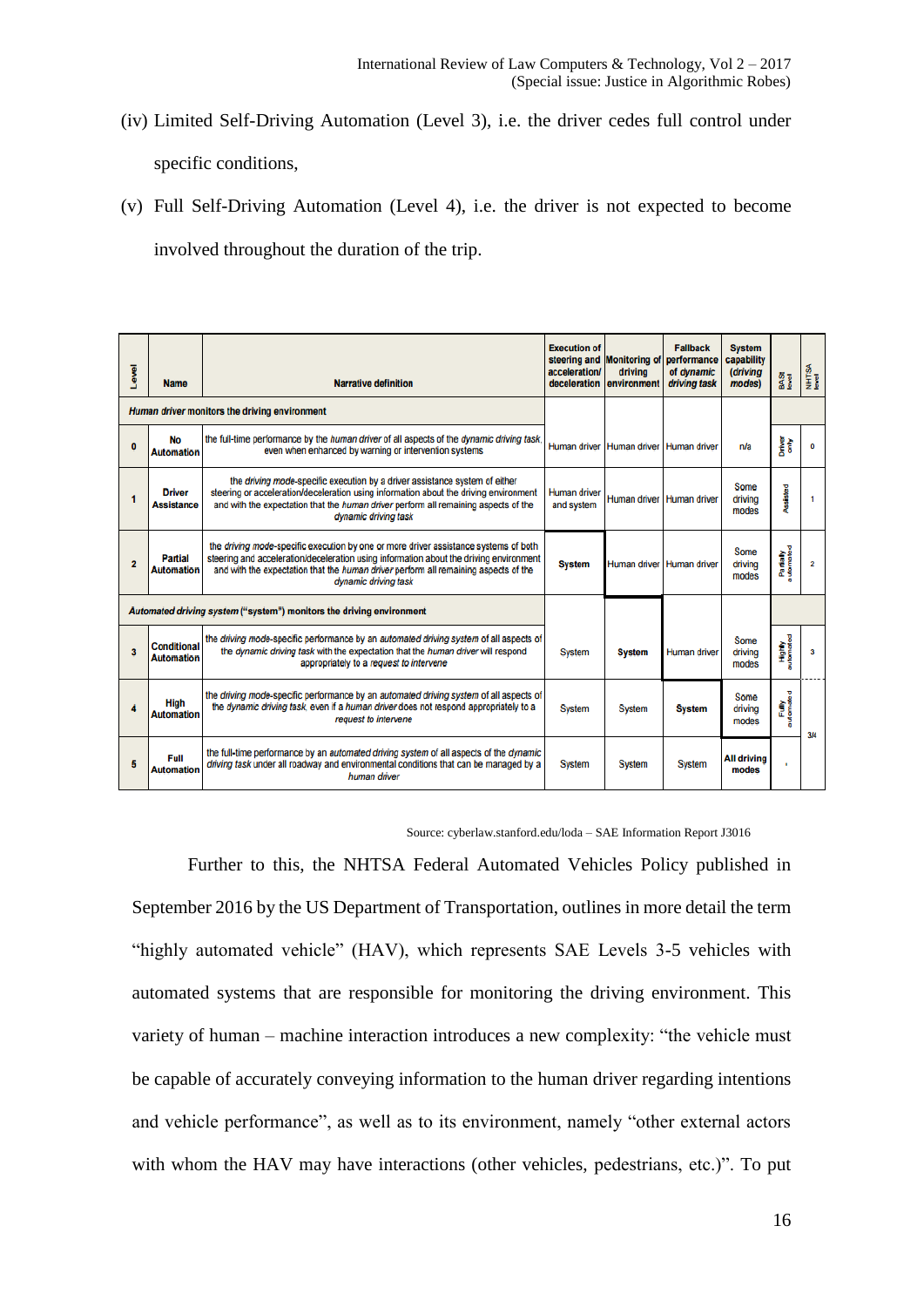this differently, it does matter whether the average observer can tell whether a vehicle is autonomous or not, as this changes the degree of reliance towards the ability of a driver to manoeuvre and shapes reasonable expectations accordingly. This is particularly interesting when one considers Level 3 SAE systems, which are expected to be monitored by the driver, although human capacity to stay alert when disengaged from the driving task may be limited.

Driverless cars are a recent example where automated systems have made great progress and reached a level, where the operator can be completely ignored. Earlier examples include aviation (Spizer, 1987) and medicine (Thompson, 1994), leading up to the emergence of the DoNotPay Bot in 2016, the world's first "robot lawyer", offering free legal advice to the homeless. We have chosen to discuss driverless cars in the paper, as the various degrees of automation discussed above, capture perfectly this interplay between the operator and the agent. As Sheridan notes "Automation has moved from open-loop mechanization of industrial revolution, then to simple closed loop linear control, then to non-linear and adaptive control and recently to a mic of crisp and fuzzy rule-based decision, neural nets and generic algorithms that truly recognize patterns and learn" (Sheridan 2000). This in turn has also marked a shift from automated ML (aML) to interactive ML (iML) (Holzinger, 2016), namely an almost seamless interaction between the machine and the operator. The more sophisticated the system is, the more it changes the nature of human performance, challenging thereby our understanding of who the operator of a given task is, and to what extent she needs to apply own cognitive capacities (Parasuraman, 1997). From a legal standpoint, this is highly problematic as such interactions lend anthropomorphic traits to otherwise automatically executed tasks. In a similar vein, Calo (2015) outlines three distinctive features in robotics that blend the boundaries between the human and the machine: embodiment of the algorithm (e.g. the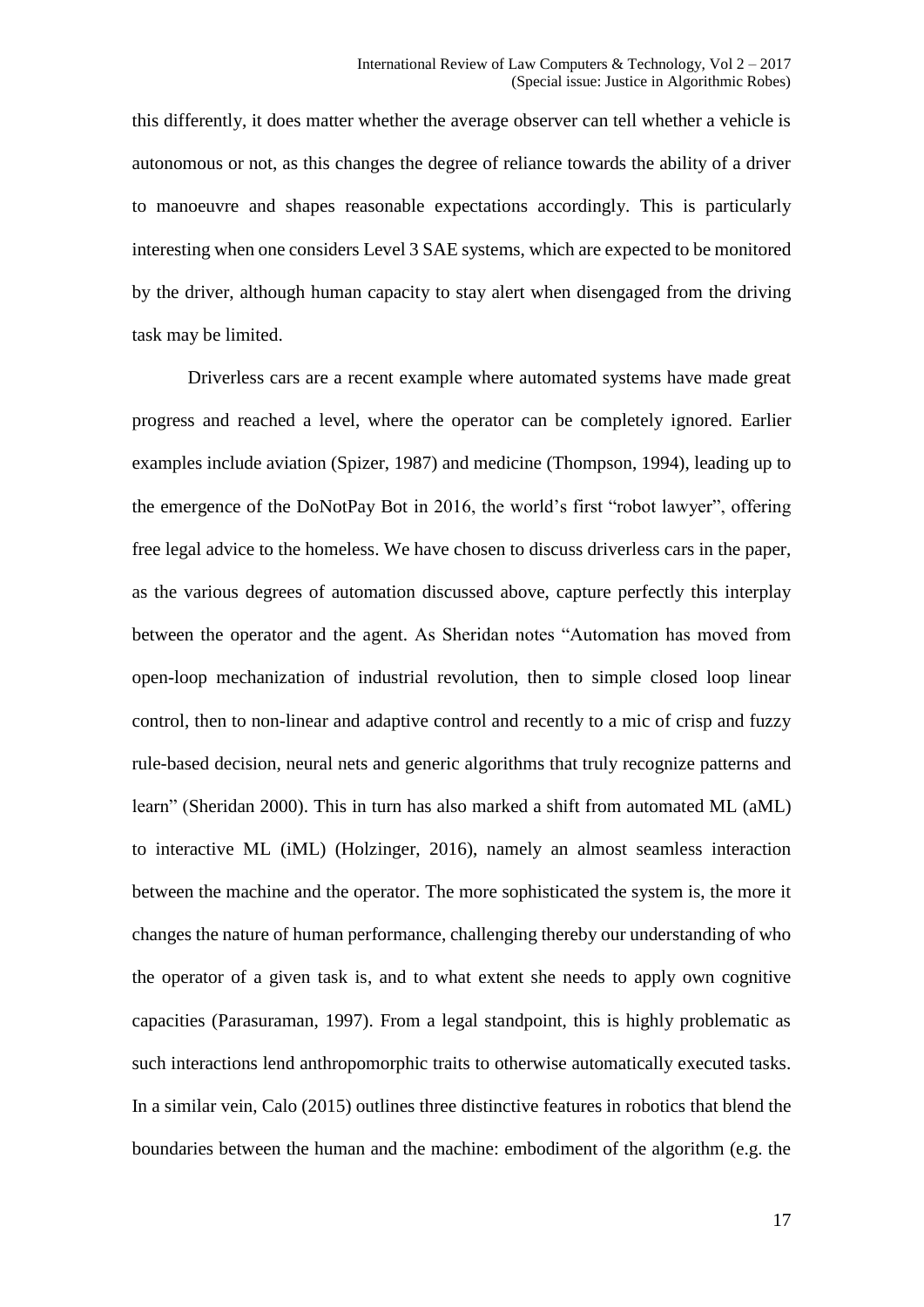car in our case study), emergence (the "coupling of complexity and usefulness") and social valence, namely the public reliance on automated systems. Ultimately, he concludes that new juridical insights will be required to fully perceive this emerging field from a legal viewpoint and accurately evaluate to what extend automated systems can be treated as social actors, able to "*think*" for us after having benefited from our social experiences. This echoes Teubner (2007), who having reviewed Luhmann and Latour, explains how most legal actors are created by social attribution, without the need to possess any ontological human properties, such as reflexive capacities or empathy. That said, artificial agents are still beyond the narrow confinements of our current anthropocentric view of legal actors.

Can autonomous cars drive us, in the same sense that submarines can swim? So far we have focused on how advances in machine learning have led to highly sophisticated automated systems that can potentially throw the operator out-of-the-loop. To understand this better, let us take the Google driverless car as an example and focus on how it can operate with minimal supervision. The Google algorithm for driverless cars performs the following operations: (i) self-localization using 3D map technologies (ii) determination of static and moving obstacles (iii) classification of information/objects by using machine vision (iv) generation of road condition predictions (v) evaluation of these predictions against real circumstances (vi) automated actions like steering, braking or accelerating, if required (Titiriga, 2016). These are the same operations a human driver would have to undertake; however the sense of agency is in this case different: what do notions like "average reasonable person", "free will", "mens rea" and degrees of culpability mean in the case of driverless cars? Such questions present us with an "indirect agency", a status which is not easy to assess legally using frequently evoked criteria.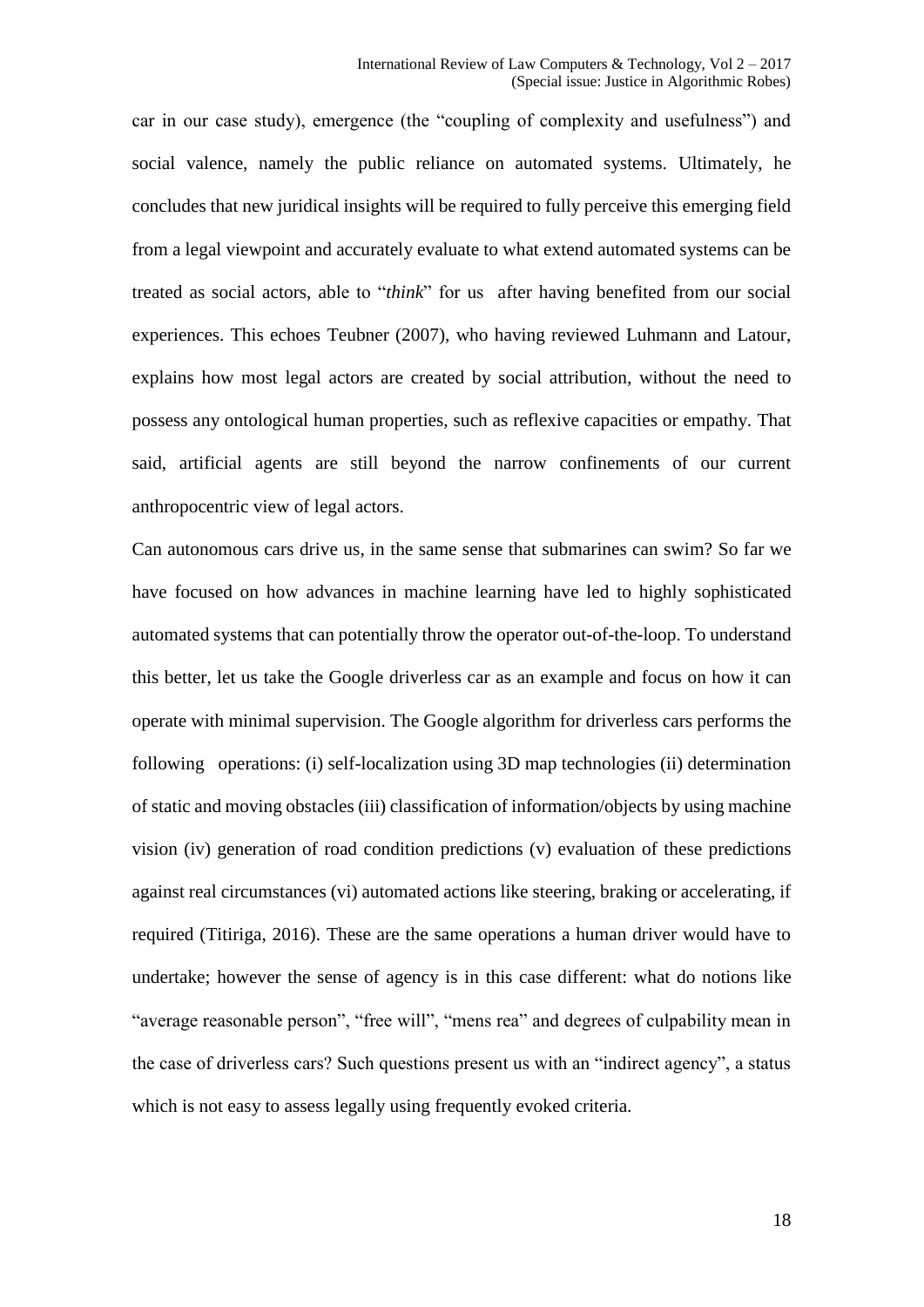Let us then consider each of the above steps independently: in operations (ii) and (iii) the algorithm has to perform image and object recognition, segmentation and classification. Given the limited degree of automation in the decision making process, it can be argued that these steps correspond to levels 0-2, in the SAE taxonomy mentioned above. In other words, the algorithm has to first understand how many objects exist in its view and then classify them into pedestrians, cars, traffic lights etc. This means that the algorithm has to boost interesting parts of the image over not so interesting ones; for example, be able to distinguish between a pedestrian standing next to a still or obscure background, e.g. a traffic light at a crossing or in a pavement with low lighting. Segmentation is then carried out using some sensors (cameras, lasers etc.) that should be able to learn new environments in an unsupervised way (Levinson, J., & Thrun, S., 2014). In this context, recognition and classification of human and objects in the car's proximity might go beyond simple processing of visual input through the car's camera and applying labels to objects using a database stored in the car: they might require autonomous interactions with electronic systems and databases outside the vehicle like GPS-based guidance systems and information from the Department of Transportation (DOT) that would allow the algorithm to localize the vehicle and its neighbouring objects and surroundings (Zhu,J., et al., 2014). Furthermore, information about the car's location and other parameters (speed, direction etc.) should be passed on to a central (global) guidance system and database at a remote location, e.g. DOT so that other (neighbouring) vehicles might be informed about the car's trajectory and parameters.

Operations (iv)-(vi) above are more complicated and as such, correspond to SAE levels  $3 - 5$  (see Figure 1 above): on top of image processing and computer vision tasks, the algorithm of the driverless car has to solve an inherently dynamic problem where on top of image processing the algorithm has also to predict trajectories in time, both its own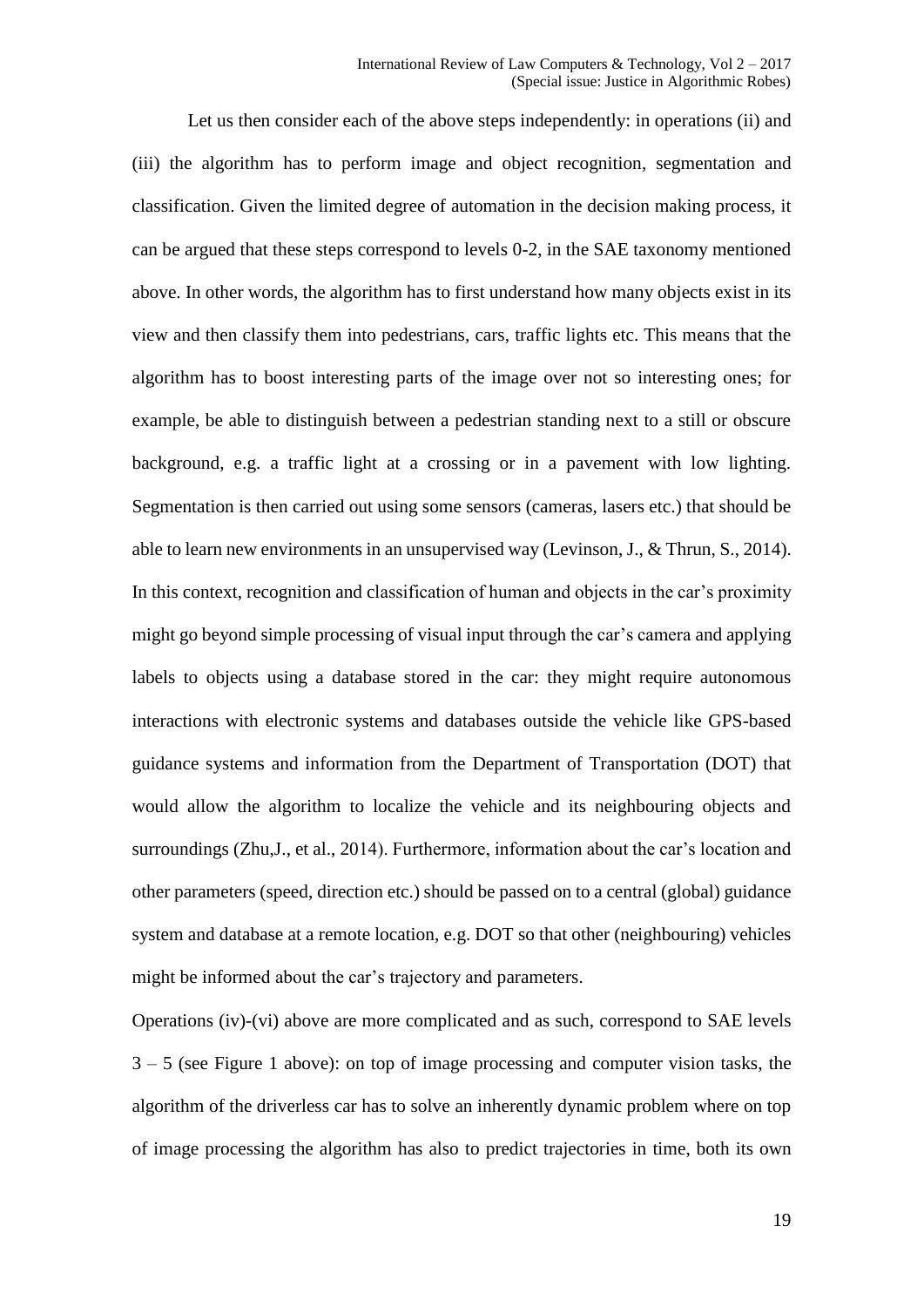and neighbouring cars e.g. predict the future location of the car in the front given its speed to avoid collision in case it breaks unexpectedly. It also has to generate appropriate steering commands, breaking, acceleration and be able to associate past and future driving conditions, e.g. if the ground map includes information about a congested road coming up the algorithm could look for alternative routes or try to slow down even though obstacles might not be directly visible. All these operations endow the algorithm with a novel sense of agency as it effectively acts in lieu of a driver and behaves like one. What are the criteria for legally assessing this new sort of agency?

This question does not suggest that automated vehicles operate on a legal vacuum. On the contrary, the issue of liability has been debated many times at a national, federal and international level and although incoherent, most solutions suggested in the regulatory domain move towards strict liability. Given however the different types of driverless cars (reflecting various shades of automation), there is no size that fits all: Volvo, for instance has declared that the company will pay for any damages caused by its fully autonomous IntelliSafe Autopilot system. With regards to Google's car, the National Highway Traffic Safety Administration (NHTSA) has recognized that the software, not the human, is the driver. At the same time though, the international Vienna Convention on Road Traffic gives responsibility for the car to the driver, requiring that "[e]very driver shall at all times be able to control his vehicle". The amendment to Vienna Convention, which came into effect in 2016, to include article 8 paragraph 5bis VC, does little in clarifying matters regarding autonomous vehicles: as it is premise on the assumption that such automated systems can be overridden by the driver, it does not take into account fully automated systems. Far from establishing legal certainty, the current regulative framework regarding automated vehicles is still dispersed and in working progress. At the same time, the issue of agency is barely addressed, mainly due to the challenging issue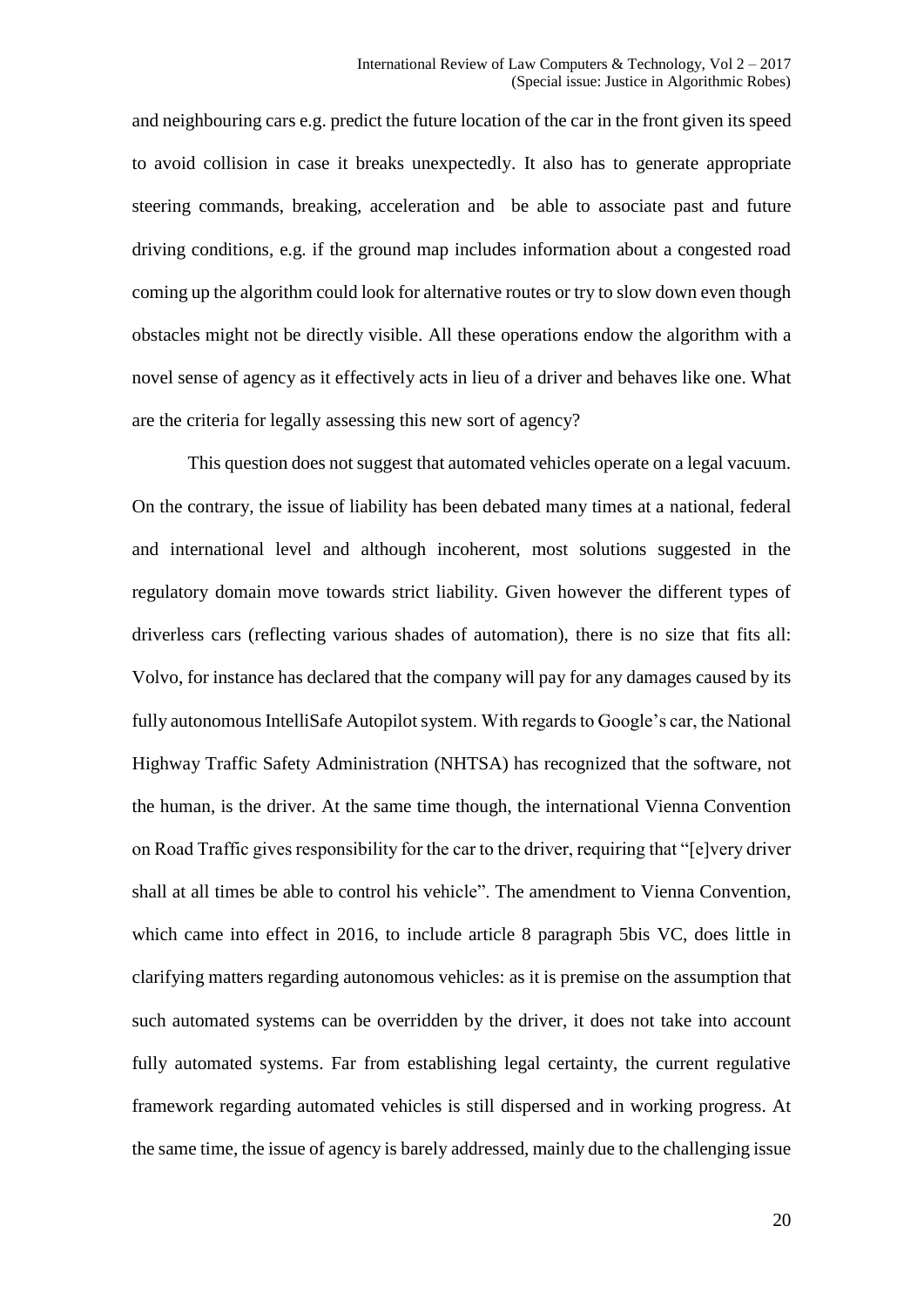of proving actual causation in automated technology (Wittenberg, 2016). Next, follows an attempt to understand the agent's artificial "intelligence" through the lens of personhood – a doctrinal approach beyond the strict confines of liability.

# **4. Deep Learning Conundrums: The Importance of Assumptions in Automated Decision Making Algorithms.**

To address this question we will examine below the concept of personhood together with algorithmic transparency. But before, let us pause for an intermediate summary: so far, we have attempted to provide a descriptive (section 2) and normative analysis (section 3) of machine learning algorithms. These analyses have validated the hypothesis set out in the introduction, that ADM is a challenging concept for law because it rests on both the artefact's pedigree (see section 2) and the artefact's behaviour (see section 3). These are two separate yet intertwined elements in the process of mimicking human behaviour. In the case of driverless cars considered above, it was shown how human behaviour reinforces the artefact's pedigree, while at the same time the artefact's behaviour can occur without any human involvement. Therein lies the heart of the argument put forth here: the understanding of what robotic "intelligence" is by legal scholars is often limited; to this shortcoming one should add the increased complexity of modern techniques like RL and deep algorithms in AI that lead to a difficult conundrum; importantly, this conundrum cannot be addressed purely with metaphors as it is often the case for other questions that are new to legal research (Calo 2016). Earlier, we considered different levels of automation in machine learning algorithms and different shades of human agency inbuilt in systems using deep learning. This led us to conclude that tools for legal assessment that are currently available (e.g. Vienna Convention) are expected to be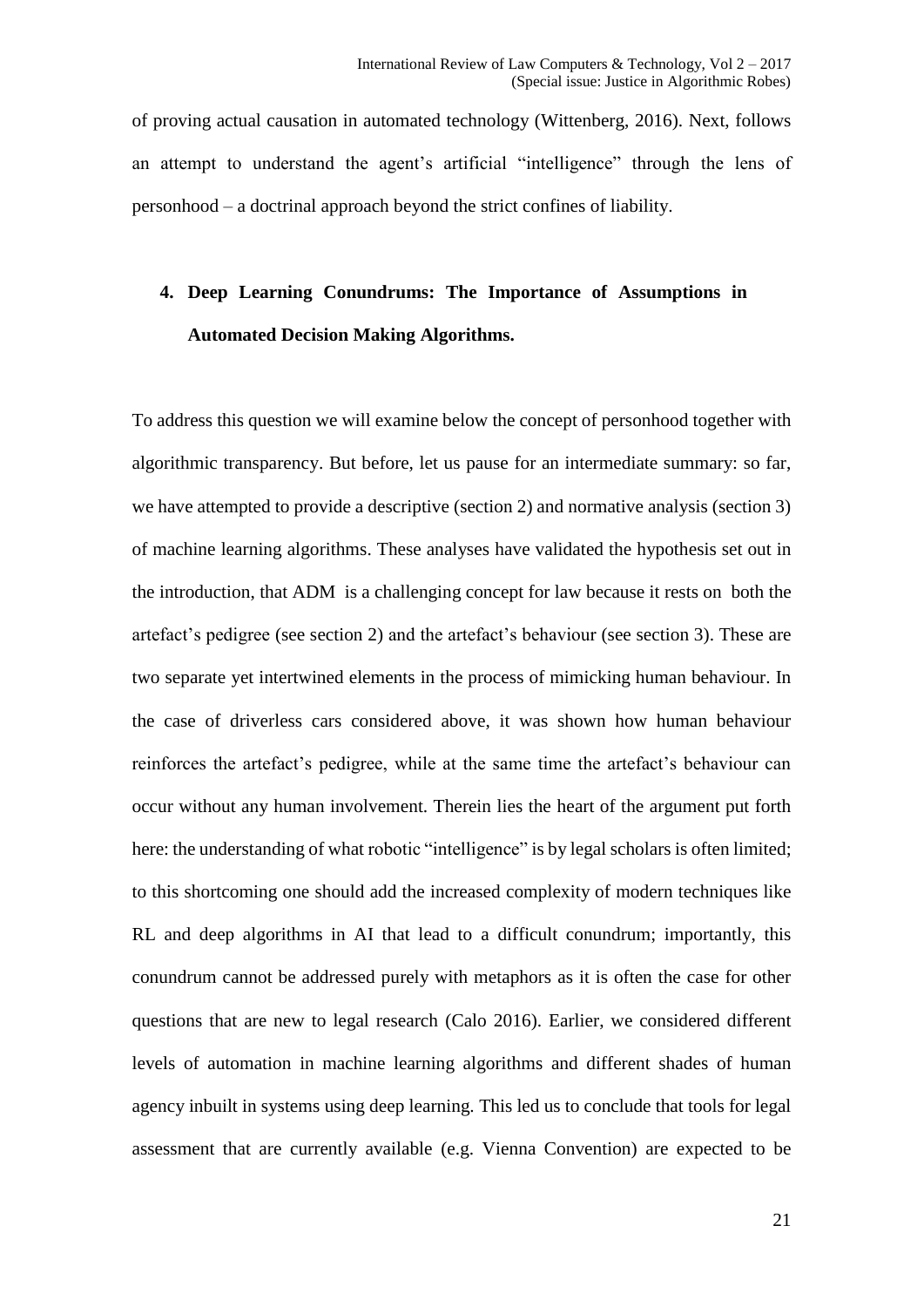unable to capture the different levels of automation and human-machine interaction. For example, RL is often characterised by an opaque mechanism of decision making: although RL robots bear anthropomorphic features, it is still not clear to the lawmaker how to deal with this emergent concept of "assimilated personhood"<sup>1</sup>. In this final part, the paper explores the necessity for a new concept of personhood together with algorithmic transparency in ADM and attempts to show how modern machine learning algorithms like RL present us with new challenges that require novel sets of standards.

### **4.1.Artificial Personhood v. Simulated Personhood: Focusing on "the loop"**

(Gray 1921) defined personhood as the quality of as any entity possessing "intelligence and will". The idea that AI systems should be given entitlements to personhood is hardly a new one: there is already rich literature (Allan and Widdison, 1996; Kerr and Millar, 2001; Chopra and White, 2011) that suggests that autonomous artificial agents could potentially be considered as entities meriting "legal" personhood.

This is not the first time that entities other than a person are entitled to the responsibilities and rights associated with the notion of personhood. In the early 19th century, the US Supreme Court in *Dartmouth* described corporations as "an artificial being, invisible, intangible, and existing only in contemplation of the law", which displays in fact certain personhood virtues, not as a person but as a "mere creature of law." (Dartmouth College v. Woodward, 17 U.S. 518, 636 (1819). Since then, modern corporate law has developed a more nuanced approach, acknowledging that these entities

<u>.</u>

 $<sup>1</sup>$  The term is used here to highlight how this is different not only to the traditional "personhood"</sup> but also to the notion of "artificial personhood" (doctrine of corporate personhood).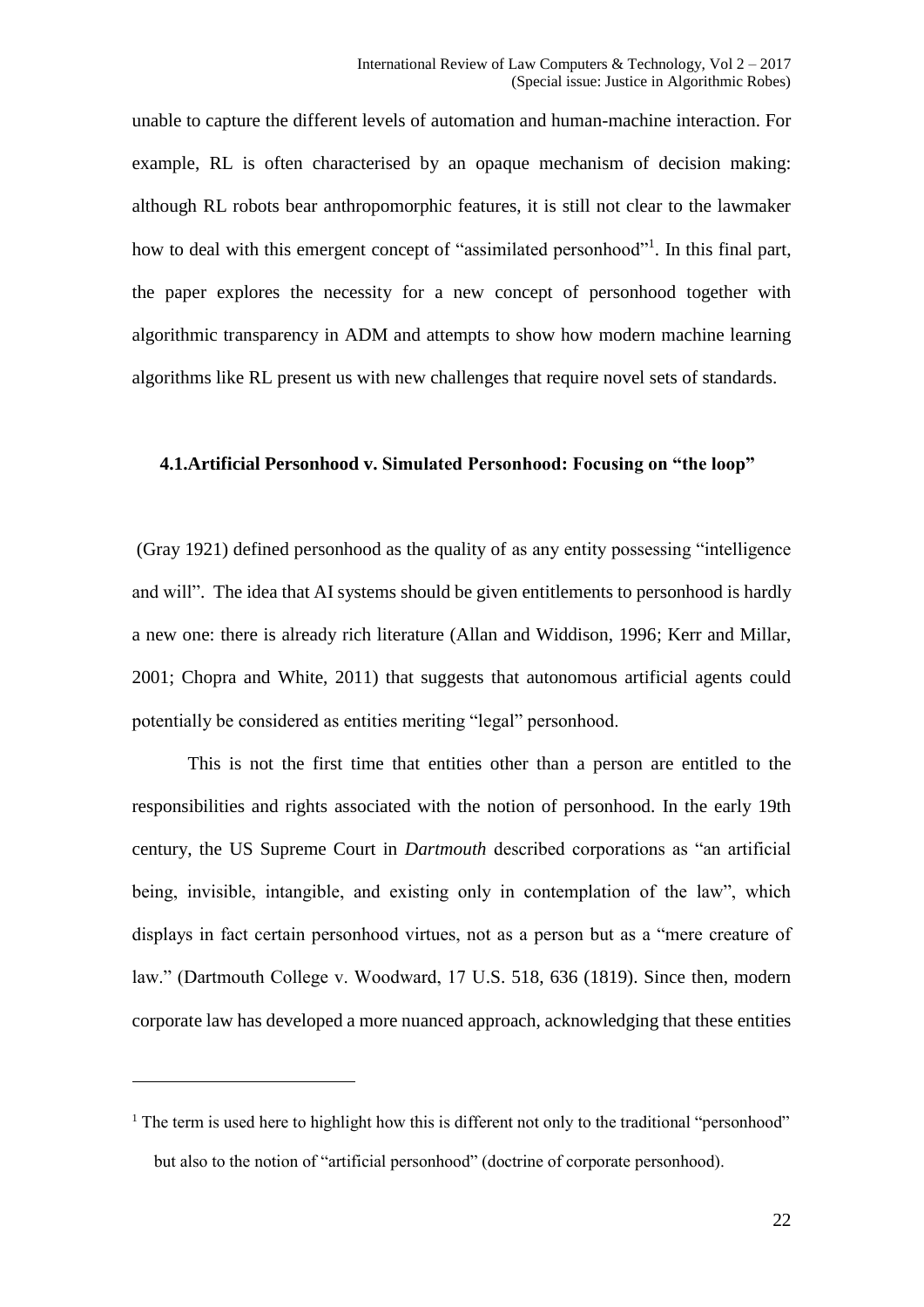- being the creation of private initiative and market forces- incorporate competing interests that need to be accounted for (Kaeb 2015). In a similar vein, robots and artificial agents are highly automated systems that are equally premised on "private initiative and market forces" and would therefore fit the criteria of "legal personhood" as such. In the era of algorithms being the driving force behind unmanned systems that could inflict harm, like military drones, it is imperative not to afford them "the blessings of perpetual life and limited liability" (Rehnquist dissenting in *Pellotti* with regard to banking corporations).

This proposition has of course not gone without criticism: automated systems cannot experience life as a good to itself given their lack of consciousness (Aleksander 1994; Franklin 1995) and would fall beyond the strict confinements of liability as a punishment aiming at deterrence (Bentham, 2009). Such arguments however oversimplify the way in which automated systems operate and do not carefully consider the various levels of automation, as described above. Solum (1992) has therefore disregarded these claims as purely "behaviouristic approaches" and has urged for a distinction between *simulated* and *artificial* intelligence. This would be a good first step towards addressing some of the most complicated regulatory problems posed by AI: limited foreseeability of actions, operations based on a highly compartmentalised and opaque design, and a narrow scope of controlled tasks, are only a few examples that demonstrate the need to fully grasp the contours of "intelligence" in AI (Scherer, 2016).

### **4.2. The "Intelligence and Will" in Deep Learning: An interpretation of opacity**

We saw earlier, that deep learning algorithms for ADM have an intricate architecture, are often opaque and allow for various levels of human-machine interaction and autonomy.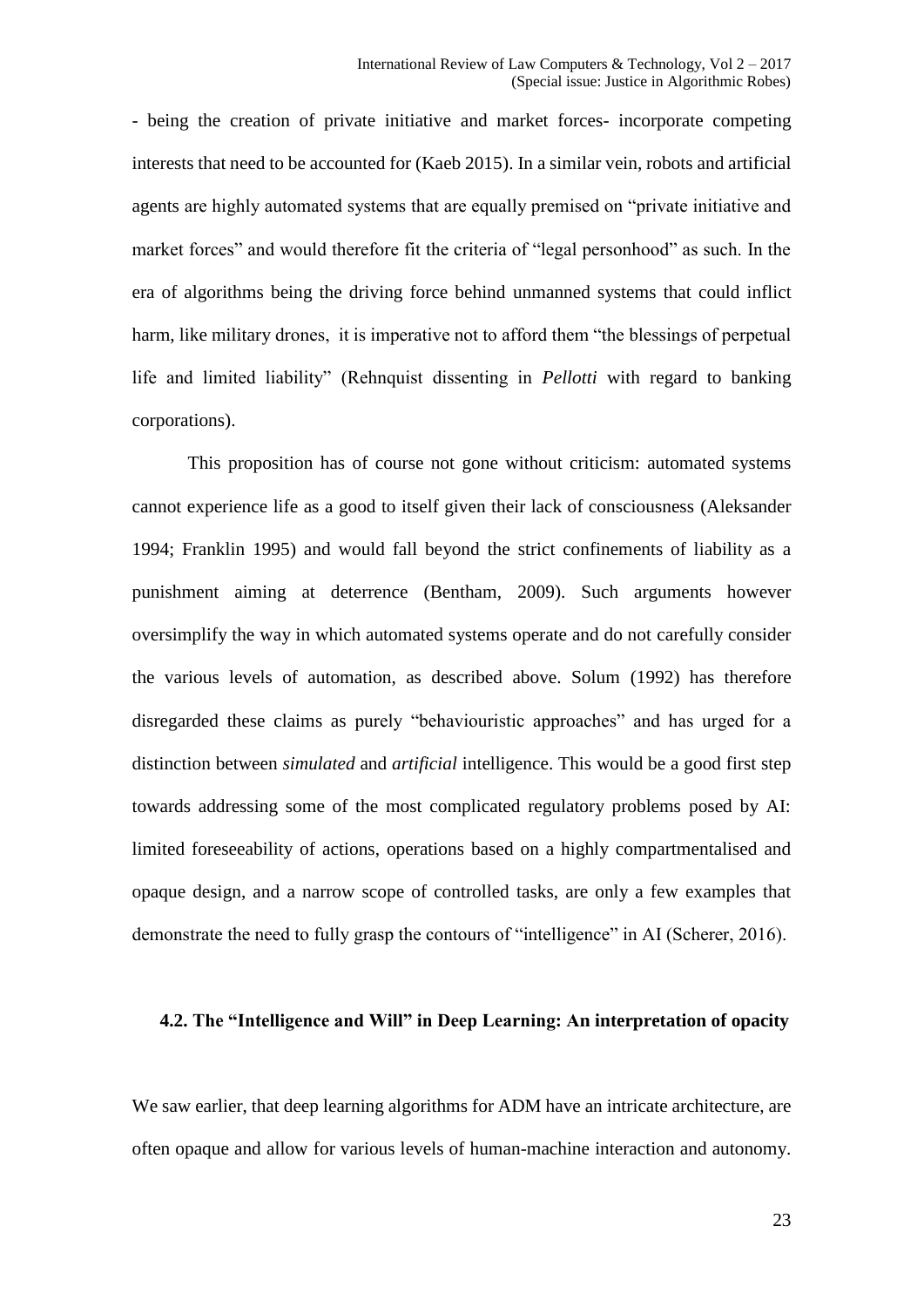In other words, they are much more complex and less transparent than earlier rule- based algorithms, however, this additional complexity has not adequately been taken into account in their legal assessment to date. We also suggested that such intricacies render the understanding the concept of "personhood" associated with ADM algorithms problematic.

Earlier, we associated personhood with any entity possessing "intelligence and will". A highly sophisticated and automated system can be considered to possess "personhood" but in what ways is the system "intelligent" and has "will"? Furthermore, the system was designed by a programmer and might sometimes be influenced by the user. Both the programmer and the user have their one distinct "personhoods", so how do they interfere with the "system's personhood"?

We here propose that to address the above difficult questions one needs to adopt a legal approach that will focus on both what the infrastructure and behaviour of the automated system is *and* what the role of the human element (programmer, user) might be, see also (Jones, 2015). This means that one needs to go beyond older approaches that put too much emphasis on how (i) efficient (*cf* Citron, 2007) and (ii) objective the algorithm is (Zarsky, 2015) without at the same time considering what the potential role of the human influence might be. As we saw earlier, this influence can be important for the algorithms output; for example, it might introduce *biases* in the outputs of the automated decision process.

Dissecting the role of the human element is not an easy task, because, as we saw earlier, human influence might be hidden behind opaque architectures of the sort used in deep learning or might be indirect in the case of human-in-the-loop applications. This might be important for the correct legal assessment of liability and similar issues in modern ADM: if one neglects the influence of the programmer or operator, she runs the chance

24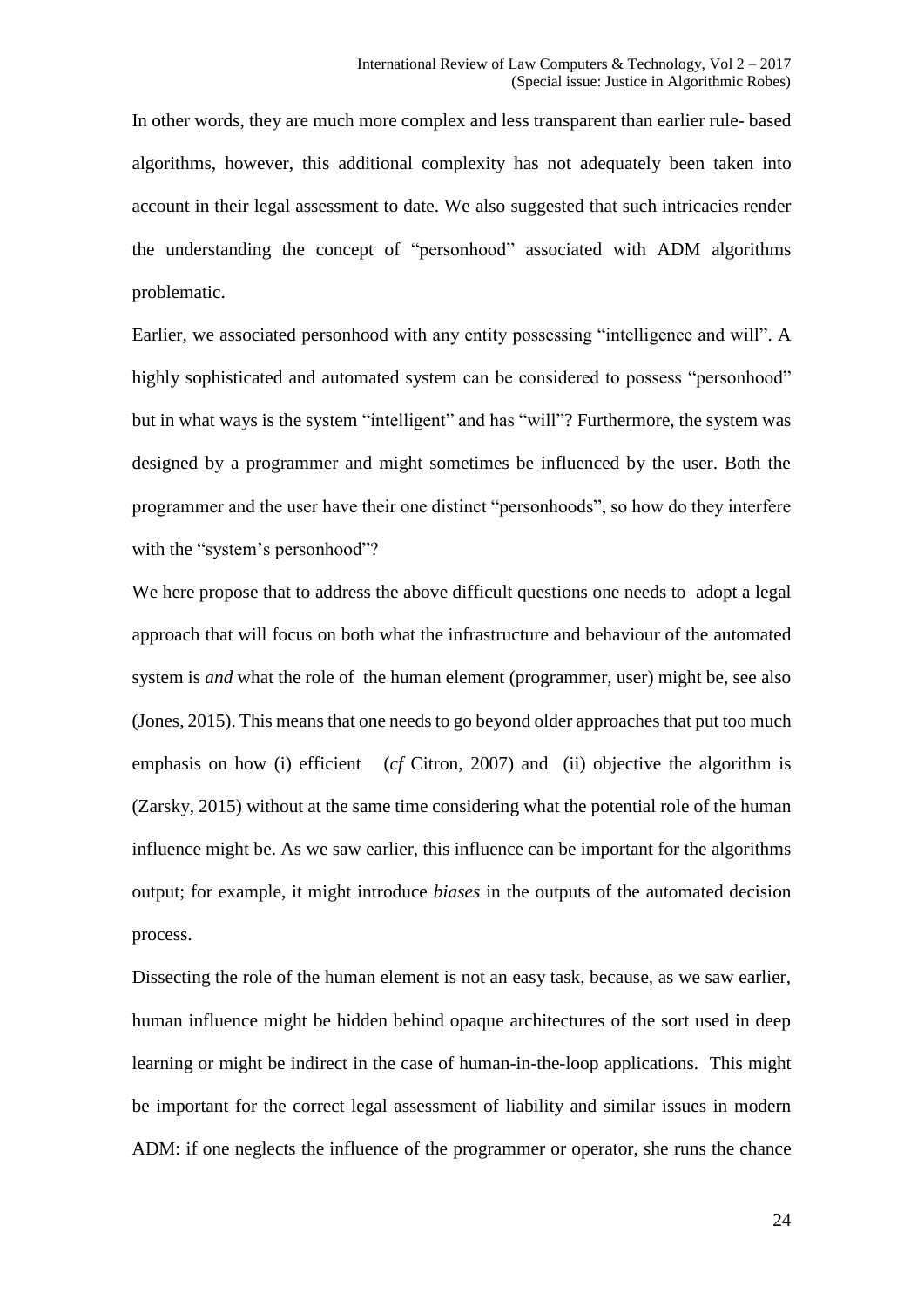of not correctly attributing to humans flaws in the ADM algorithms for which the humans should be held responsible. Of course, the opacity of the algorithms does not render this an easy task especially for legal scholars; however only by taking a deeper look into the ADM mechanics could we have any hope of properly understanding concepts like personhood and liability associated with highly automated systems.

A good number of scholars (Pasquale, 2015; Citron and Pasquale, 2014; Crawford and Schultz, 2014; Zarsky, 2016) are currently focusing their critique towards the high levels of opacity and urge the law to "open the black box of algorithms" or even set up a body of independent auditors to carefully examine ADM (Sandvig et al., 2014). In section 2 above, we saw that one important aspect of this opacity that can perhaps be easily quantified is the "bias" introduced by the programmer to the ADM algorithm: this referred to some feature selection or similar process that crucially affects the output (decision) of the algorithm and which results from the programmer's direct input at the stage of designing the algorithm. We agree with the aforementioned scholars about the need to restore transparency as a much needed ex post measure to eliminate bias and evaluate human involvement and liability. Yet, we will argue, opening the black box of algorithms only sees part of the picture when it comes to modern ADM algorithms as it merely focus on the algorithms' *design*. On the other hand, the "intelligence and the will" of the algorithm cannot be disconnected from its performance after the design process (and training) has been finalised: for example, when the driverless car has to navigate in real world conditions and interact with human agents (imagine such a car navigating through a street filled with other cars driven by humans). At that moment, the algorithm has its own personhood, mimics human behaviour and perhaps continuously interacts with humans like a normal person would do. All these are emergent normative features that should be taken into careful consideration during proper legal assessment of deep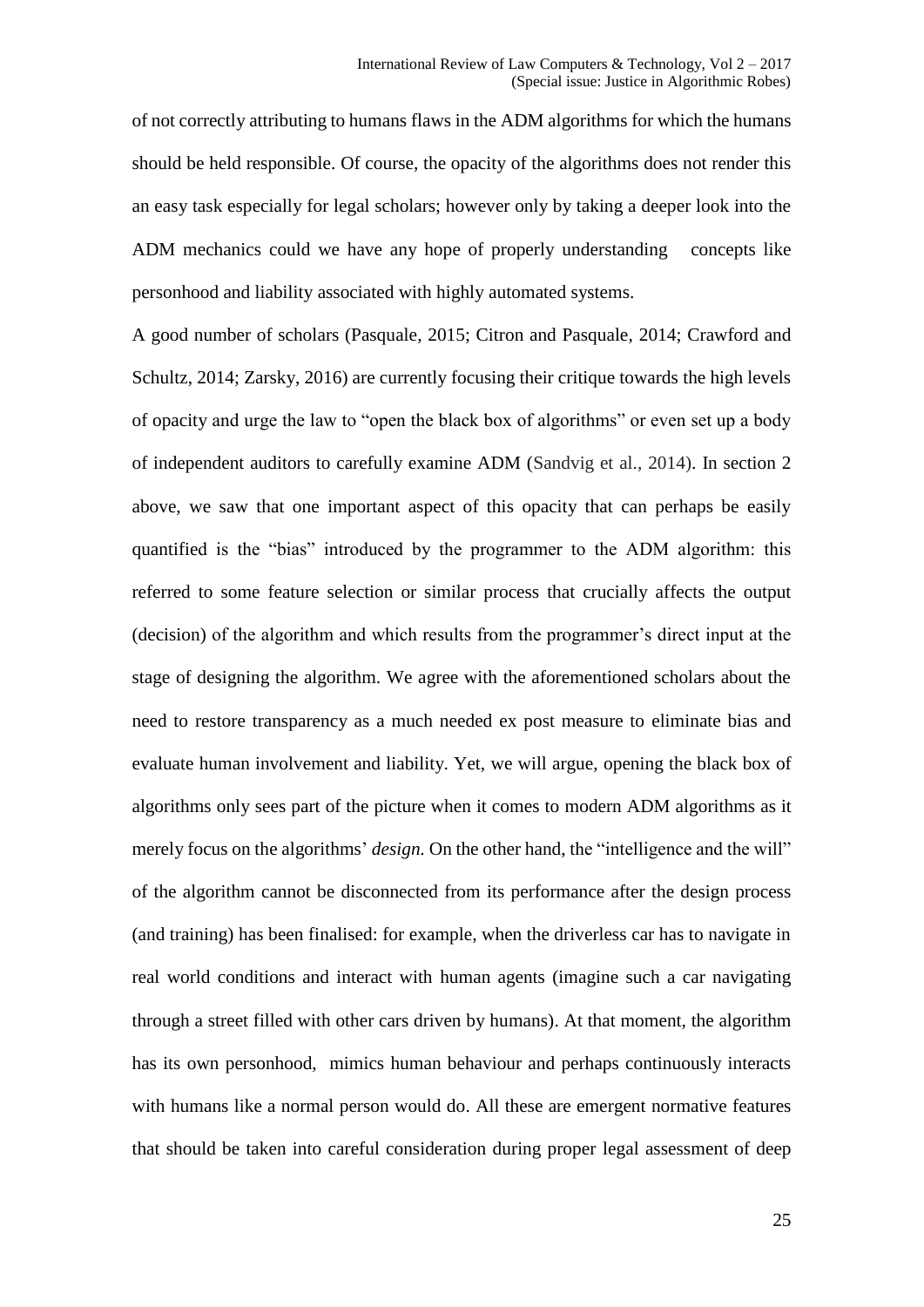learning algorithms: we argue that understanding the mechanics of these algorithms at the stage (level) of their design is insufficient and should be supplemented by the study of what the overall scope of human involvement at all stages might be including training and unsupervised or semi –supervised performance. For example, consider a driverless car that is first trained in a racing track, then performs successfully in the highway and then is assisted by a human when navigating in narrower streets. Is it enough to merely study the technical details of the algorithms that are used and also try to embed morality in their design? We argue it is not, and suggest that the law should also attempt to define the "intelligence" or "smartness" (Hildenbrandt, 2015) of the algorithm as well as how this is affected by the subsequent human influence (after the algorithm is designed and training has been completed).

# **5. Conclusion: From the Imitation Game to the** *Voigt-Kampff* **Test - Towards an Updated Legal Understanding of Machine Intelligence**

This paper has attempted to provide a normative and legal grounding of the "intelligence" demonstrated in automated systems that rely on deep learning. This is highly relevant nowadays, as the technological advances in robotics and cognitive sciences have paved the way to more sophisticated systems that can act and in a completely autonomous manner. These systems demonstrate remarkable abilities to mimic human behaviour: this can be happen in such unprecedented ways that interactions between algorithms and humans can be quite difficult to predict, e.g. consider Microsoft 2016's apology on their official blog regarding their Chabot Tay, and its racist comments on Twitter. The law has therefore to inevitably adopt a new concept of personhood that will deal with behaviours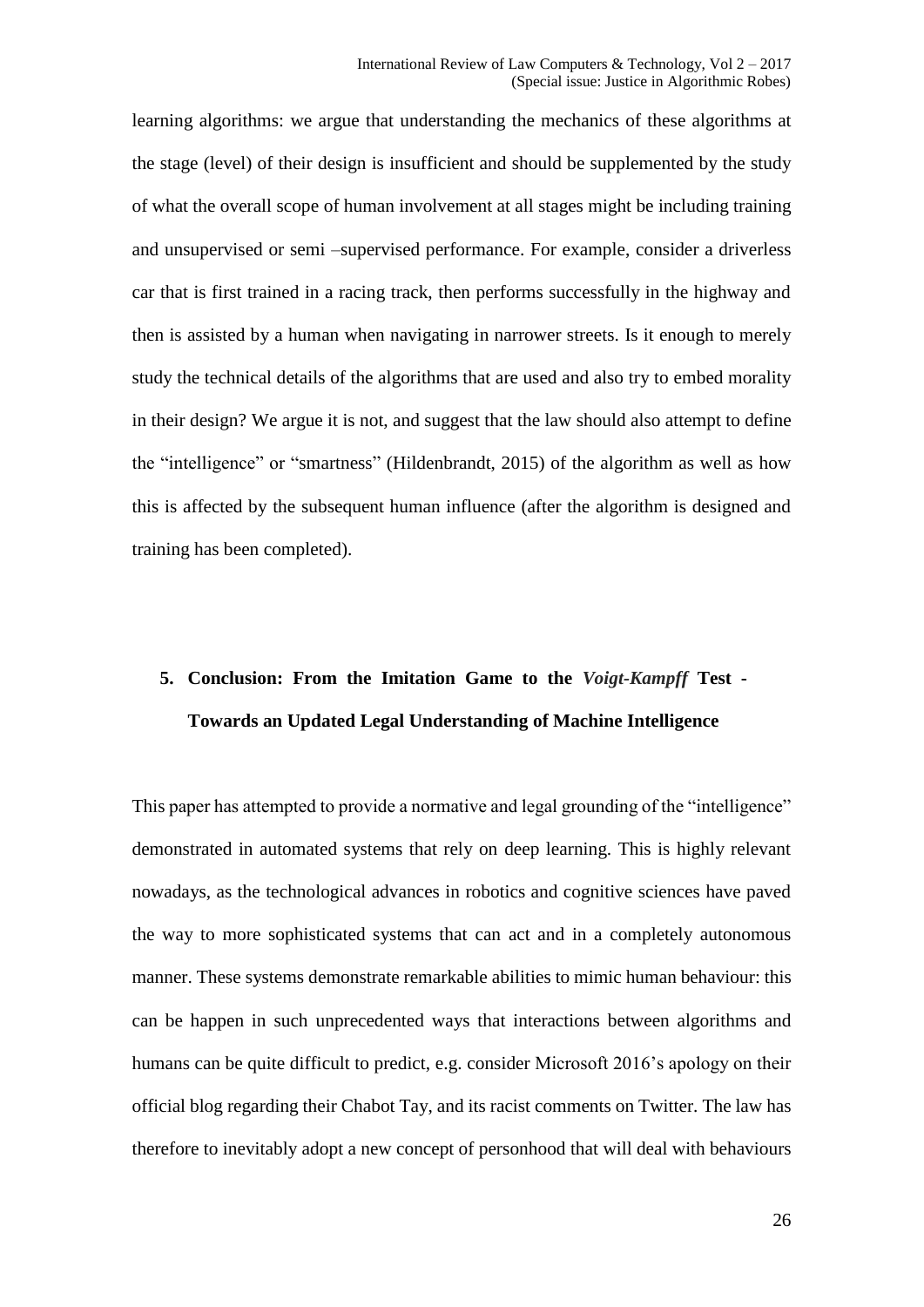of modern human-like agents. This concept should go beyond the scope of traditional (weak) AI and reconsider what "personhood" might be; also, how personhood can be described when human-like autonomous agents that act in an "intelligent" manner, learn and evolve on their own interact with humans in real world environments.

This unavoidably takes us down the treacherous road of providing definitions of concepts like "intelligence"; a tedious task in itself due to the relativity the concept bears. A simple question that comes to mind when one first tries to define this concept is the following: is it a concept that can be understood in terms of a *mechanism* (or an algorithm) that generates certain (human-like) behaviours or is it a matter of a human *perceiving* an agent (a human or a machine) as intelligent? Although Turing's original intention in 'Computing Machinery and Intelligence' was to explore whether a computer can "imitate a brain" (Copeland, 2004), he then admitted to be sceptical as to how the intelligence of a machine was to be perceived: "The extent to which we regard something as behaving in an intelligent manner" he noted (Turing, 1950) "is determined as much by our own state of mind and training as by the properties of the object under consideration" (see also Minsky, 1988 for a similar view). In other words, Turing suggests that "intelligence" relates to how we perceive it in a manner remarkably similar to how the legal system operates: Turing's "perception" of intelligence is akin to the principle of "interpretation". The legal system tries to interpret human behaviours *not* to understand the mechanisms (algorithms) that might have generated them; this might be one reason why automated systems are not easily perceived in law and humanities in general. To address these shortcomings, theorists have sought to elucidate additional dimensions of machine intelligence, like consciousness (Floridi, 2005), along the same lines of the empathy test employed in Philip Dick's fictitious Voigt-Kampff test (Dick, 1968). Whereas intelligent processing shall always be opaque, it is desirable to go past the prima facie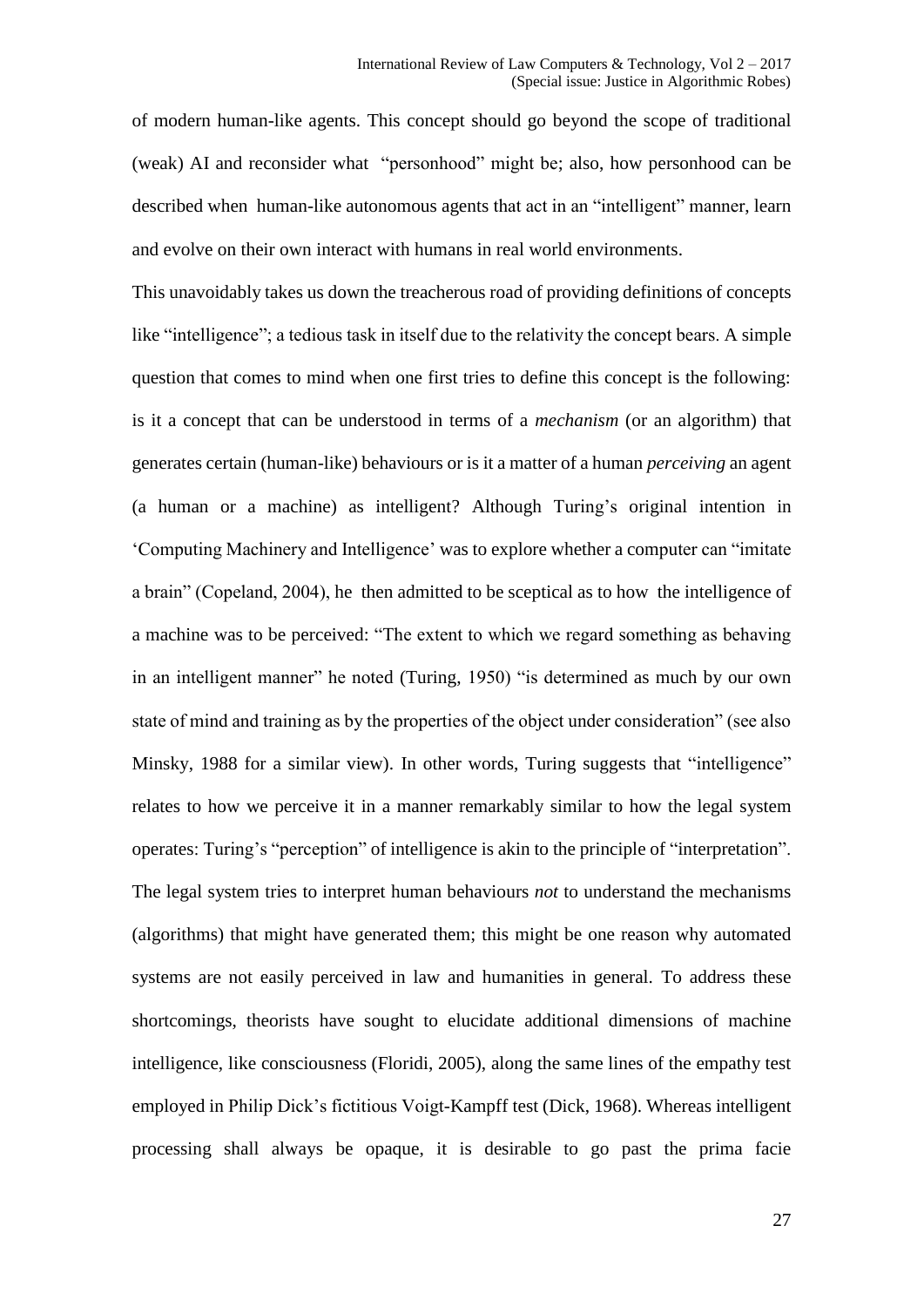anthropomorphism of automated systems and actually enhance our understanding of what their "intelligence" might be. Deep Learning for instance, might yield results that even the programmers cannot anticipate. We therefore suggest that our perception of machine intelligence should be enhanced; this could either happen *ex ante* ("at the input stage") or *ex post* ("at the output stage"):

(i) *ex ante* efforts could include monitoring or prescribing the algorithm's design features and principles e.g. carefully selecting training data or initial weights so that they are consistent with legal or ethical constraints.

(ii) *ex post* efforts on the other hand, refer mostly to the user's interpretation and feedback after the algorithm has performed an intelligent function (taken a decision). This is also important as it places ADM within the socio-legal context it belongs to.

Machine learning has reached such a sophisticated level that it could not only result in misrepresenting an automated system that passed the Turing test as a human but importantly escape liability due to the judiciary's inability to attribute a concept of "personhood" to the system (algorithm). In his response to the Lighthill report we mentioned at the beginning, Prof Longuet Higgins made a remarkably timely remark, relevant to our discussion thirty years later. Interestingly, Prof Higgins foresaw the danger of an algorithmic system wrongfully escaping liability: "The mathematician's ability to discover a theorem, the formulation of a strategy in master chess, the interpretation of a visual field as a landscape with three cows and a cottage, the feat of hearing what someone says at a cocktail party and the triumph of reading one's aunt's handwriting, all seem to involve the same general skill, namely the ability to integrate in a flash a wide range of knowledge and experience. Perhaps Advanced Automation will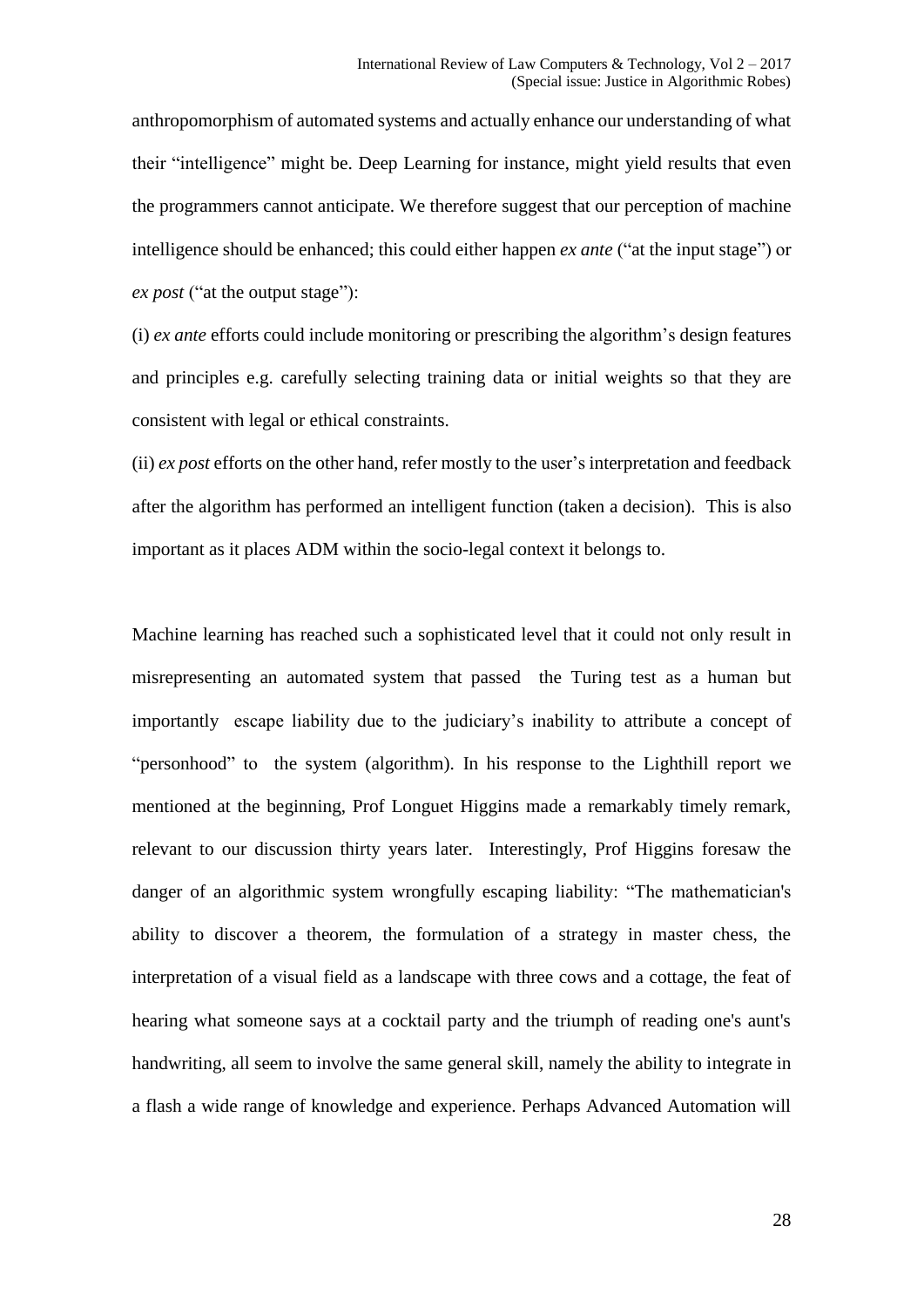indeed go its own sweet way, regardless of Cognitive Science; but if it does so, I fear that the resulting spin-off is more than likely to inflict multiple injuries on human society". Since the Lighthill report, the concept of machine "intelligence" has no doubt gained new dimensions. The law however seems to be lagging behind. This paper has sought to explore the challenges put forth by the application of modern machine learning algorithms like deep networks and reinforcement learning in the area of Automated Decision Making (ADM), which merits further research and consideration. We hope that our findings shall mobilise legal scholars and ethicists to undertake the difficult task of further dissecting the emergent normative features associated with ADM in the not so distant future.

## AKNOWLEDGEMENTS

The authors wish to thank Joseph Savirimuthu for all his support and hard work put into this special issue as well as Roger Brownsword, the ISP Centre Fellows at Yale Law School, the Hariri Institute at Boston University (especially Azer Bestavros and Ran Canetti), and the anonymous reviewers for their valuable feedback. The usual disclaimer applies.

### BIBLIOGRAPHY

Aleksander I. 1994. "Towards a Neural Model of Consciousness." *Proceedings ICANN 94.* Berlin: Springer

Allan, T., and R. Widdison. 1996. "Can computers make contracts?" *Harvard Journal of Law and Technology,* no 9: 25–52.

Atkins R. 2015. *"Connected and Autonomous Vehicles: Introducing the future of mobility."* White Paper.

Awasthi, P., Balcan, M. F., and K. Voevodski. (2014). "Local algorithms for interactive clustering." *ICML.* 550-558.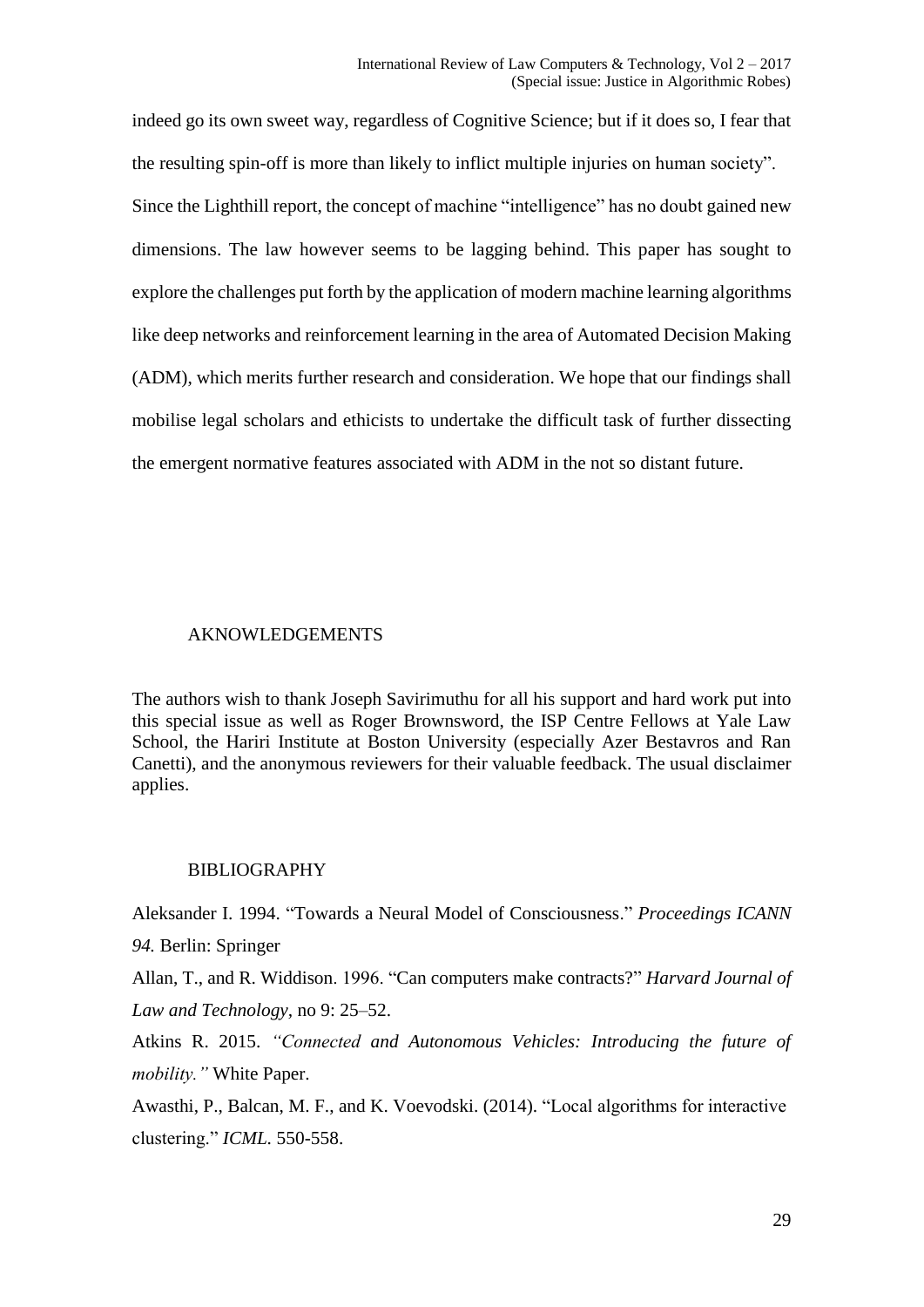Bentham, J. 2009. "Punishment and Deterrence." In: *Principled Sentencing: Readings on Theory and Policy*, edited by von Hirsch, A., Ashworth, A., and J. Roberts. Oxford:Hart Publishing.

Calo R. 2015. "Robotics and the Lessons of Cyberlaw." *California Law Review,* no 103: 513.

Calo, R. 2016. "Robots in American Law". *University of Washington School of Law Research Paper*, no 99.

Chomsky, N. 1996. *Powers and Prospects.* London: Pluto Press.

Chopra, S., and L. White. 2011. *A Legal Theory for Autonomous Artificial Agents.* Michigan: The University of Michigan Press.

Citron, D. K. (2007). "Technological due process". *Washington University Law Review*, no 85: 1249-1313.

Citron, D. K., and F. A. Pasquale. 2014. "The scored society: due process for automated predictions". *Washington Law Review*, no *89*.

Crawford, K., and J. Schultz. 2014. "Big data and due process: Toward a framework to redress predictive privacy harms." *BCL Reviews*, no 55: 93.

Dick, Ph., 1968. *Do Androids Dream of Electric Sheep.* Bowling Green: Bowling Green. Endsley, M. R., and D.B. Kaber. 1999. "Level of automation effects on performance, situation awareness and workload in a dynamic control task." *Ergonomics* 42(3): 462- 492.

Fitts, P. 1951. "Human engineering for an effective air-navigation and traffic-control system." *Washington: National Research Council, Division of Anthropology and Psychology.*

Floridi, L. 2005. "Consciousness, agents and the knowledge game". *Minds and machines* 15(3–4): 415– 444.

Franklin, S. 1995. *Artificial Minds*. Boston, MA: MIT Press.

Gray, J. 1921. *The Nature and Sources of the Law*. London: Macmillan.

Haugeland, J. 1985. *Artificial Intelligence: The Very Idea.* Cambridge, Mass.: MIT Press. Hildenbrandt, M. 2015. Smart Technologies and the End(s) of Law. Cheltenham, UK; Northampton, MA: Edward Elgar.

Holzinger, A. 2016. "Interactive machine learning for health informatics: when do we need the human-in-the-loop?" Brain Informatics, no 3:119-131.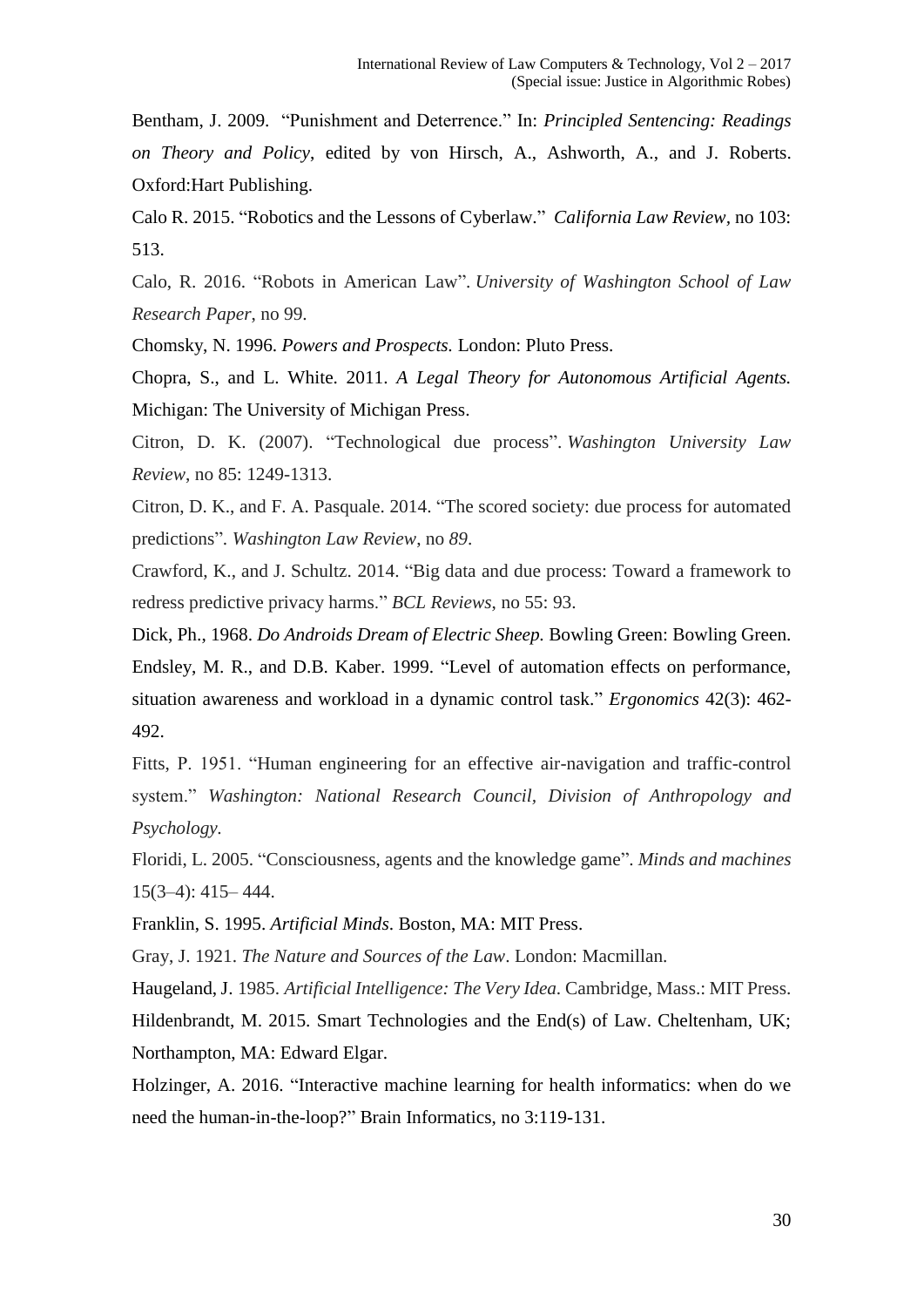Hull, L. 2013. ["Doing the school run just got easier! Nissan unveils new car that can drive](http://www.dailymail.co.uk/sciencetech/article-2278725/The-car-drives-iPad-New-motor-autopilot-strain-school-run.html#ixzz2KtzUvWhy)  [itself on short journeys"](http://www.dailymail.co.uk/sciencetech/article-2278725/The-car-drives-iPad-New-motor-autopilot-strain-school-run.html#ixzz2KtzUvWhy) "Doing the school run just got easier! Nissan unveils new car that can drive itself on short journeys". Daily Mail (London). Retrieved 14 February 2016. Copeland, J. 2014. *The Essential Turing: Seminal Writings in Computing, Logic, Philosophy, Artificial Intelligence, and Artificial Life.* Oxford: Oxford University Press. Jones, M. 2015. "Ironies of Automation Law: Tying Policy Knots with Fair Automation Practices Principles." *Vand. J. Ent. & Tech. L.,* no 18: 77.

Kaeb, C. 2015. "Putting the 'Corporate' back into corporate personhood." *Northwestern Journal of International Law and Business* 35(3).

Kerr I. 2001. "Ensuring the success of contract formation in agent mediated electronic commerce." *Electronic Commerce Research* 1: 183–202.

Kumar, D., Rai, C. S., and S. Kumar, S. 2010. "Analysis of unsupervised learning techniques for face recognition." *International Journal of Imaging Systems and Technology*, 20(3): 261-267.

Levinson, J., and S. Thrun. 2014. "Unsupervised calibration for multi-beam lasers." In: *Experimental Robotics*. Berlin: Springer.

Levinson, J., Askeland, J., Becker, J., Dolson, J., Held, D., Kammel, S., and M. Sokolsky. 2011. "Towards fully autonomous driving: Systems and algorithms." In: *Intelligent Vehicles Symposium*, IEEE.

Minsky, M. 1988. *The Society of Mind"* London: Pan Books.

Microsoft's Official Blog.2016. "Learning from Tay's Introduction."

http://blogs.microsoft.com/blog/2016/03/25/learning-tays-introduction/

Mnih, V., Kavukcuoglu, K., Silver, D., Rusu, A. A., Veness, J., Bellemare, M. G., and S. Petersen. 2015. "Human-level control through deep reinforcement learning." *Nature*, *518* (7540), 529-533.

Mohri, M., Rostamizadeh, A., & Talwalkar, A. (2012). *Foundations of machine learning*. MIT press.

Moris, E. 2007. "From Horse Power to Horsepower." *Access Magazine* 1(30).

Nakajima, C., Pontil, M., Heisele, B., and T. Poggio. (2000). "People recognition in image sequences by supervised learning." *MIT Report*. Cambridge MA, Center for Biological and Computational Learning.

National Highway Traffic Safety Administration.2008. "National Motor Vehicle Crash Causation Survey: Report to Congress." http://www.nrd-nhtsa.dot/gov/pubs/811059.pdf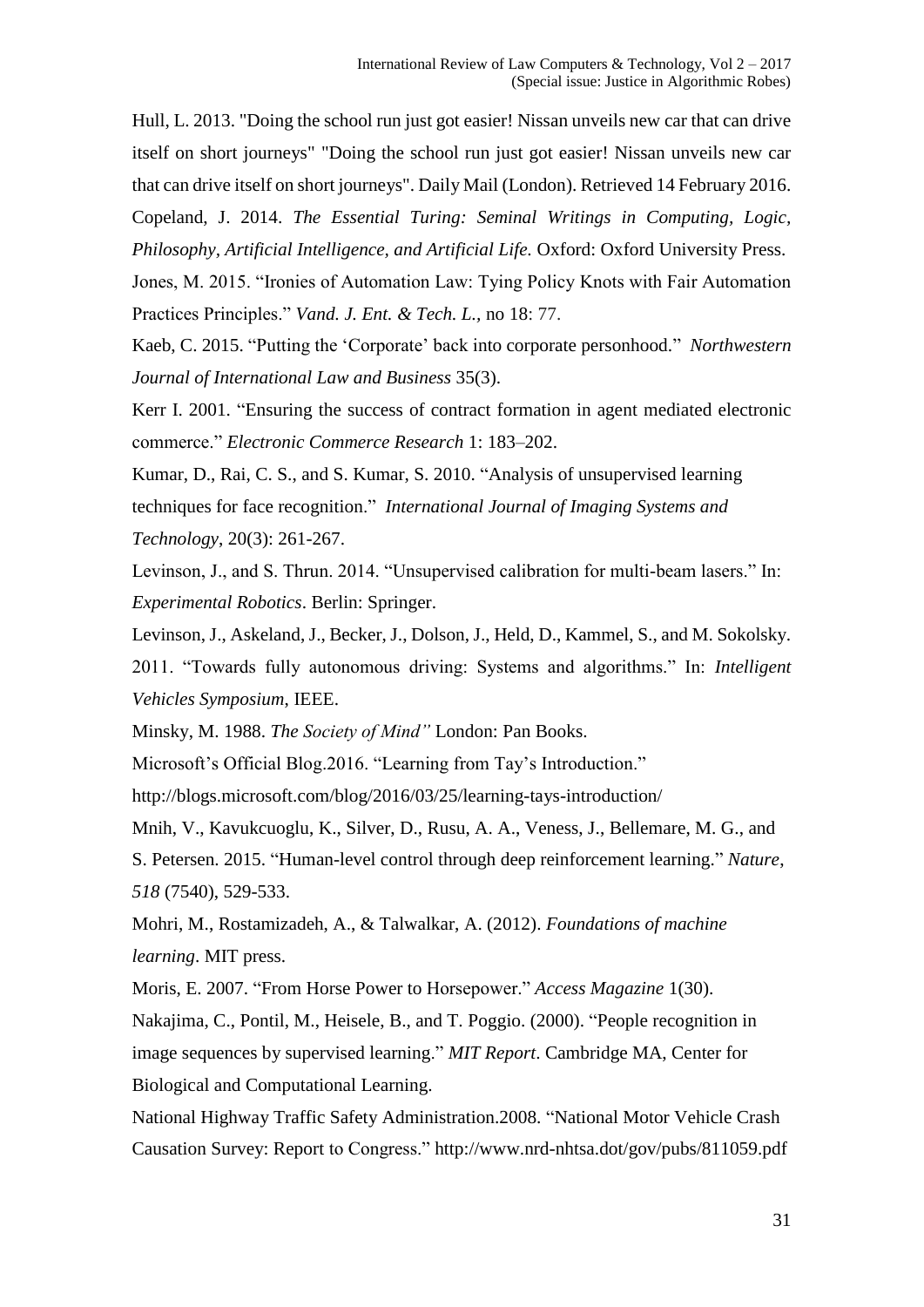Parasuraman R, 1997. "Humans and Automation: Use, Misuse, Disuse, Abuse", *Human Factors 37 (2):230-253*

Pasquale, F. (2015). *The black box society: The secret algorithms that control money and information*. Harvard University Press.

Perez, S (2016, March), "Microsoft Silences its new A.I. bot Tay, after Twitter users teach it Racism". https://techcrunch.com/2016/03/24/microsoft-silences-its-new-a-i-bot-tayafter-twitter-users-teach-it-racism/ (retrieved 12/08/2016)

Riley, V. 1989. "A general model of mixed-initiative human-machine systems." *Proceedings of the Human Factors Society*, no 33: 124-128.

Rosen, R. 2012. ["Google's Self-Driving Cars: 300,000 Miles Logged, Not a Single](http://www.theatlantic.com/technology/archive/2012/08/googles-self-driving-cars-300-000-miles-logged-not-a-single-accident-under-computer-control/260926/)  [Accident Under Computer Control."](http://www.theatlantic.com/technology/archive/2012/08/googles-self-driving-cars-300-000-miles-logged-not-a-single-accident-under-computer-control/260926/) *The Atlantic.*

Russell, S J. and P. Norvig. 2003. *Artificial Intelligence: A Modern Approach.* New Jersey: Prentice Hall.

SAE International. 2014. *Surface Vehicle Information Report, J3016: Taxonomy and Definitions for Terms Related to On-Road Motor Vehicle Automated Driving Systems.*

Sandvig, C., et al. "Auditing algorithms: Research methods for detecting discrimination on internet platforms." 2014. *Data and Discrimination: Converting Critical Concerns into Productive Inquiry.*

Scherer, M. 2016. "Regulating Artificial Intelligence Systems: Risks, Challenges, Competencies, and Strategies" *Harvard Journal of Law & Tech*, Vol 29 (2):354,359.

Sheridan, T. 1970. "On how often the supervisor should sample." *IEEE Transactions on Systems Science and Cybernetics.* SSC-6: 140-145.

Sheridan, T. (2000). "Function allocation: algorithm, alchemy of apostasy?" *International Journal of Human Computer Studies* 5(2):205.

Sheridan, T. B., and W.L. Verplank. 1978. *Human and computer control of undersea teleoperators.* Arlington: Office of Naval Research.

Silberg, G., Manassa, M., Everhart, K., Subramanian, D., Corley, M., Fraser, H., and V. Sinha. 2013. "Self-Driving Cars: Are We Ready." White paper *KPMG.* 

*Spitzer, C R.1987. Digital Avionics Systems, Englewood Cliffs, NJ Prentice Hall.* 

Solum, L. B. 1992. "Legal personhood for artificial intelligence." *North Carolina Law Review*, no 70: 1231.

Sutton, R. S., & Barto, A. G. (1998). *Reinforcement learning: An introduction* (Vol. 1, No. 1). Cambridge: MIT press.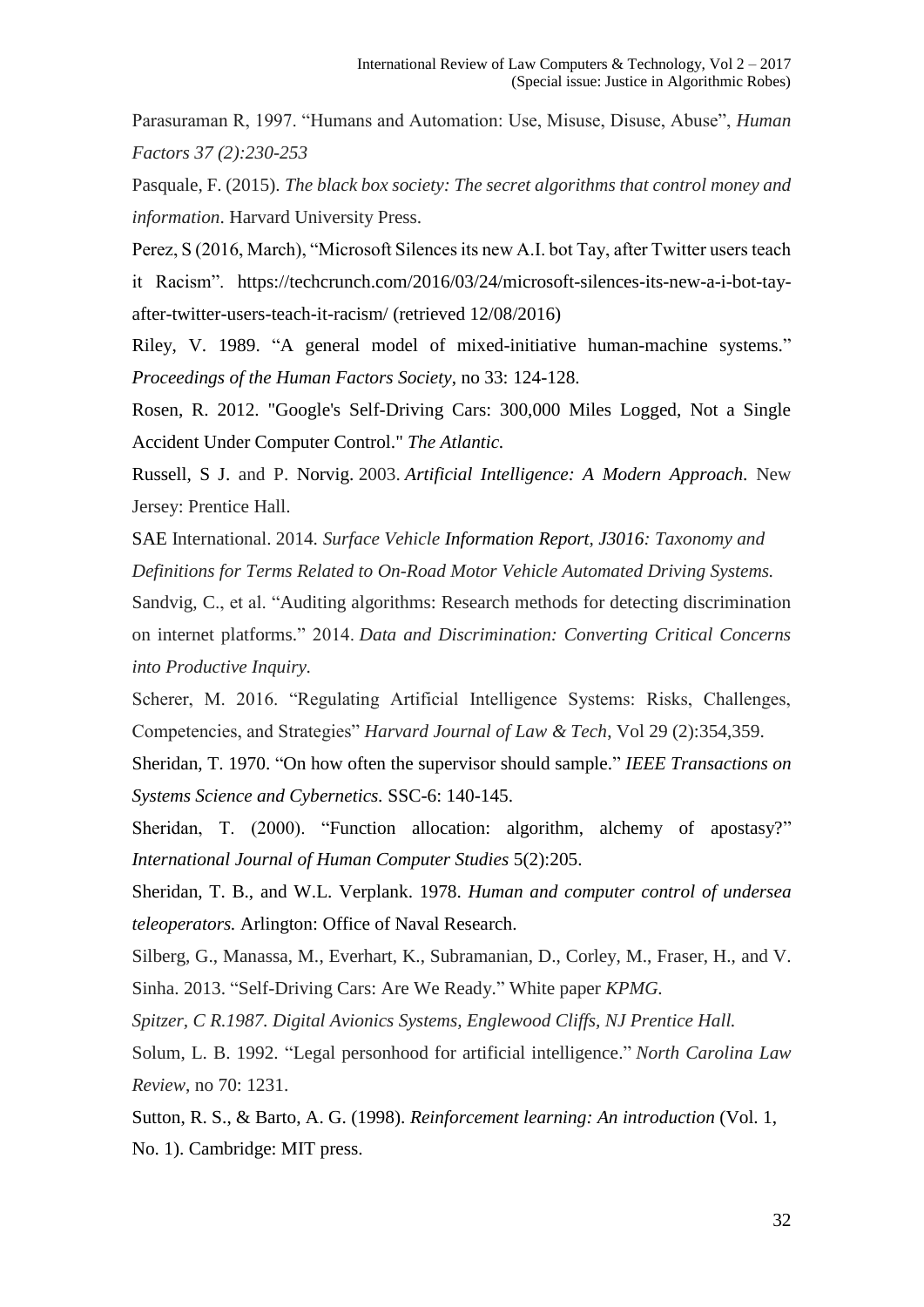Teubner, G. 2007. "Rights of Non Humans? Electronic Agents and Animals as New Actors in Politics and Law."In: *Lecture delivered on 17th January 2007 – Max Weber Programme, European University Institute.*

Thompson J M. 1994. "Medical Decision Making and Automation", in Mouloua, M. and Parasuraman, R. (eds) *Human Performance in Automated Systems: Current Research and Trends*, Hillsdale, NJ:Erlbaum.

Titiriga, R. 2016. "Autonomy of Military Robots: Assessing the Technical and Legal ('Jus in Bello') Thresholds." *The John Marshall Journal of Information Technology & Privacy Law* 32(2): 57-88.

Trimble, T. E., Bishop, R., Morgan, J. F., and M. Blanco. 2014. *Human factors evaluation of level 2 and level 3 automated driving concepts: Past research, state of automation technology, and emerging system concepts.* Report No. DOT HS 812 043. Washington, DC: National Highway Traffic Safety Administration.

Turing, A. 1950. "Computing Machinery and Intelligence", Mind, New Series, 59 (236): 433-460.

Urmson, C., Anhalt, J., Bagnell, D., Baker, C., Bittner, R., Clark, M. N., and M. Gittleman. 2008. "Autonomous driving in urban environments: Boss and the urban challenge." *Journal of Field Robotics* 25(8): 425-466.

Van Hasselt, H., Guez, A., and D. Silver. 2015. Deep reinforcement learning with double Q-learning. *CoRR, abs/1509.06461*.

Wei, J., Snider, J. M., Kim, J., Dolan, J. M., Rajkumar, R., & Litkouhi, B. 2013. Towards a viable autonomous driving research platform. In: *Intelligent Vehicles Symposium*.

Williams A., Oliver C., Aumer K. and Ch. Meyers. 2016. "Racial Microaggressions and perceptions of Internet memes." *Computers in Human Behavior* 63: 424-432.

Wilson, A., Fern, A., Ray, S., and P. Tadepalli. 2007. "Multi-task reinforcement learning: a hierarchical Bayesian approach." In: *Proceedings of the 24th international conference on Machine learning*.

Wittenberg, S. 2016. "Automated Vehicles: Strict Products Liability, Negligence Liability and Proliferation", Illinois Business L J

Zarsky, T. 2016. "The trouble with algorithmic decisions an analytic road map to examine efficiency and fairness in automated and opaque decision making." *Science, Technology & Human Values* 41(1): 118-132.